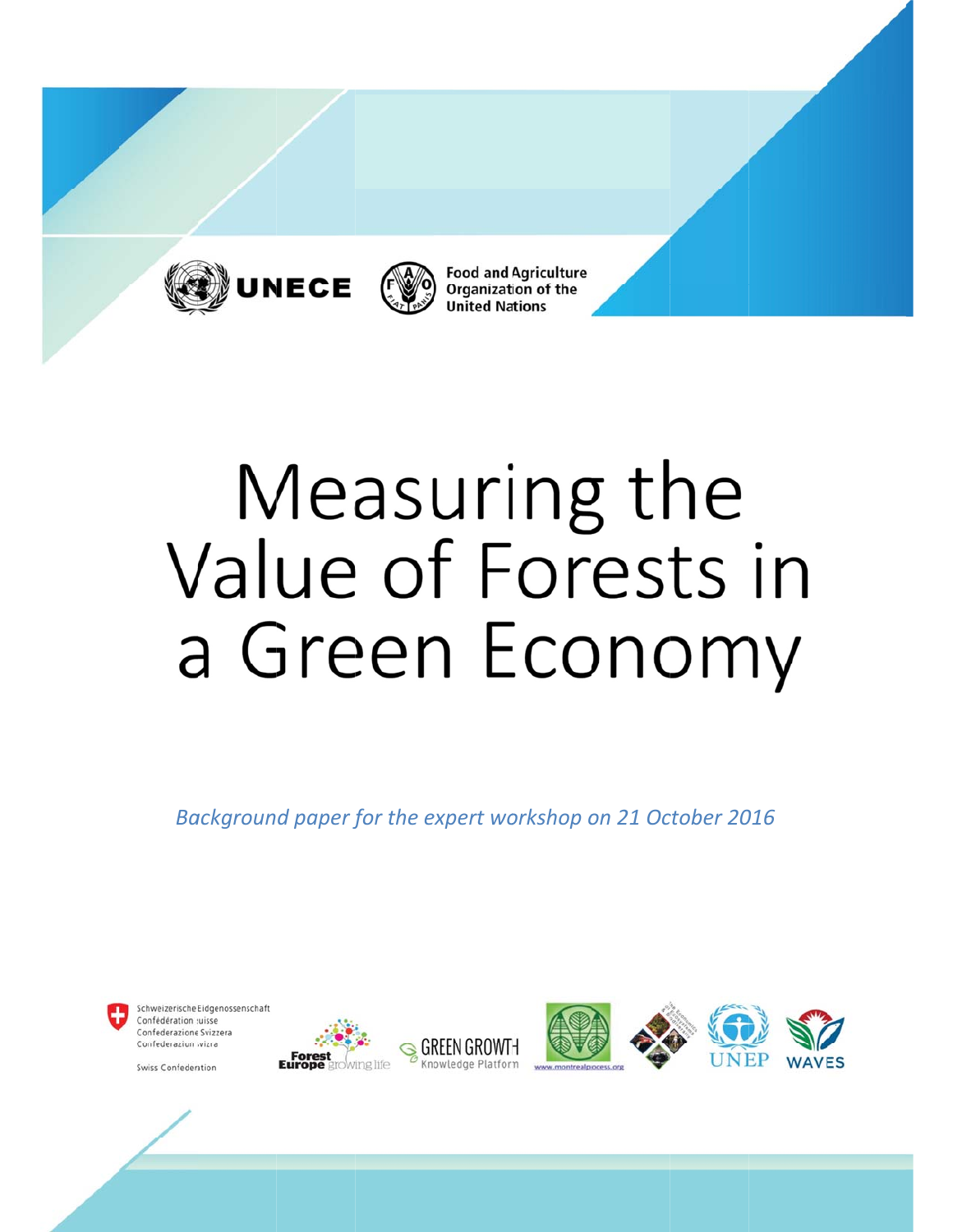#### Acknowledgements

The ECE/FAO Joint Secretariat engaged Derek Eaton and Christopher Prins as consultants for the preparation of this background paper. Alicja Kacprzak was leading the preparation and organization of the workshop on behalf of the secretariat. She also coordinated the work on the paper with the support of other members of the secretariat.

#### Disclaimer

The contents of this paper do not necessarily reflect the views or policies of the United Nations, the ECE/FAO secretariat, the ECE Committee on Forests and the Forest Industry or the FAO European Forestry Commission.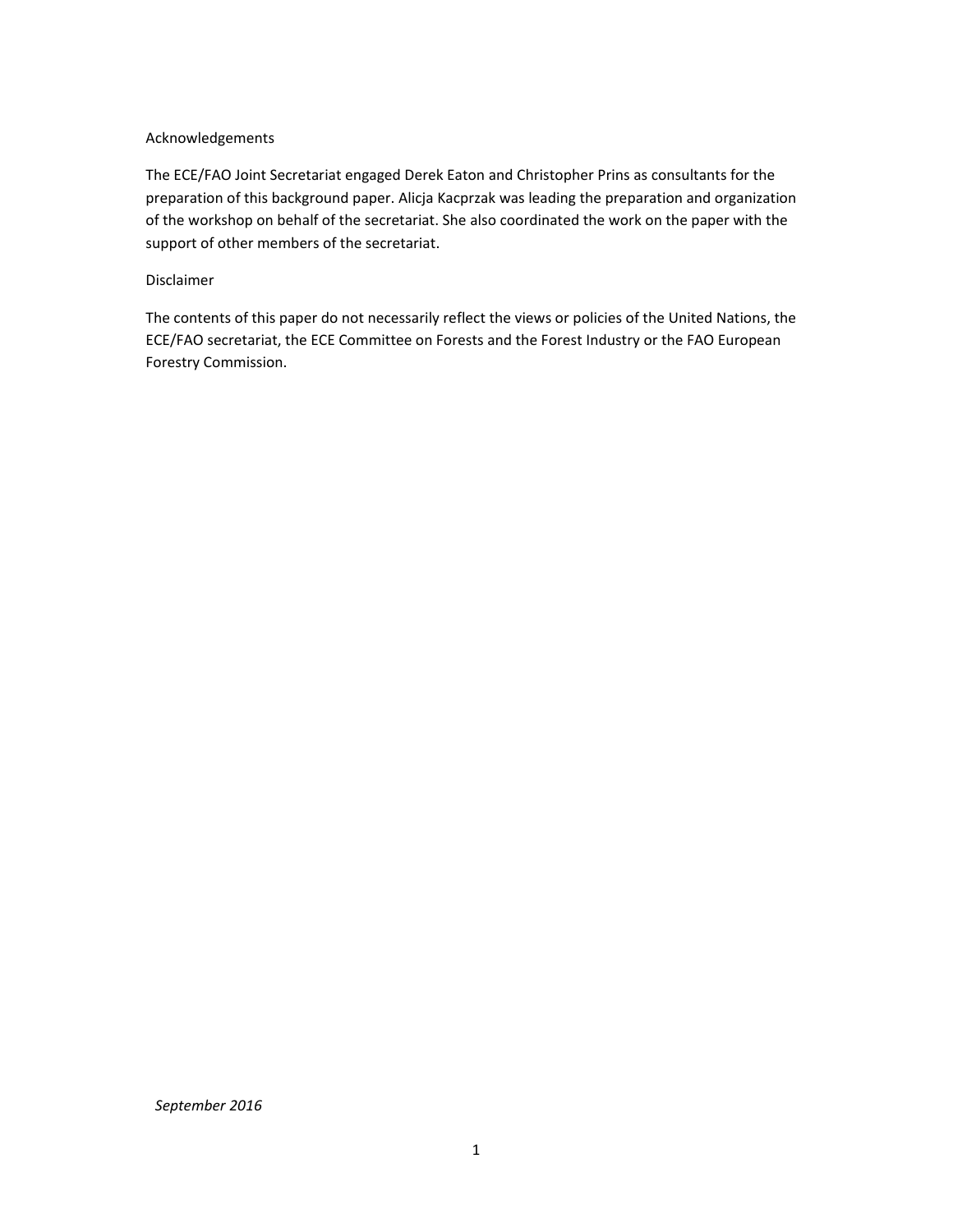# **Contents**

| 1. |      | Introduction: how can the forest sector contribute to a green economy and why should we                                                                                                      |  |
|----|------|----------------------------------------------------------------------------------------------------------------------------------------------------------------------------------------------|--|
| 2. |      |                                                                                                                                                                                              |  |
| 3. |      |                                                                                                                                                                                              |  |
|    |      |                                                                                                                                                                                              |  |
|    |      |                                                                                                                                                                                              |  |
|    |      |                                                                                                                                                                                              |  |
|    |      |                                                                                                                                                                                              |  |
|    |      |                                                                                                                                                                                              |  |
| 4. |      |                                                                                                                                                                                              |  |
|    | 4.1. |                                                                                                                                                                                              |  |
|    | 4.2. | Wealth Accounting and the Valuation of Ecosystem Services (WAVES)  14                                                                                                                        |  |
|    | 4.3. |                                                                                                                                                                                              |  |
| 5. |      | Overview of assessment systems, including criteria and indicators developed by the forest<br>sector which could be used to measure progress of the forest sector towards a green economy  15 |  |
|    | 5.1. | Can present forest sector monitoring systems assess the sector's progress towards a green                                                                                                    |  |
|    | 5.2. | The role of green national accounting in the work on measuring progress of the forest                                                                                                        |  |
|    |      |                                                                                                                                                                                              |  |
|    | 5.3. | What is needed to put in place an effective system to measure the progress of the forest                                                                                                     |  |
|    | 5.4. | An approach to measuring progress of the forest sector towards a green economy22                                                                                                             |  |
|    |      |                                                                                                                                                                                              |  |
|    |      |                                                                                                                                                                                              |  |
|    |      |                                                                                                                                                                                              |  |
|    |      | Some indicators which might be used to measure progress of the forest sector towards a green                                                                                                 |  |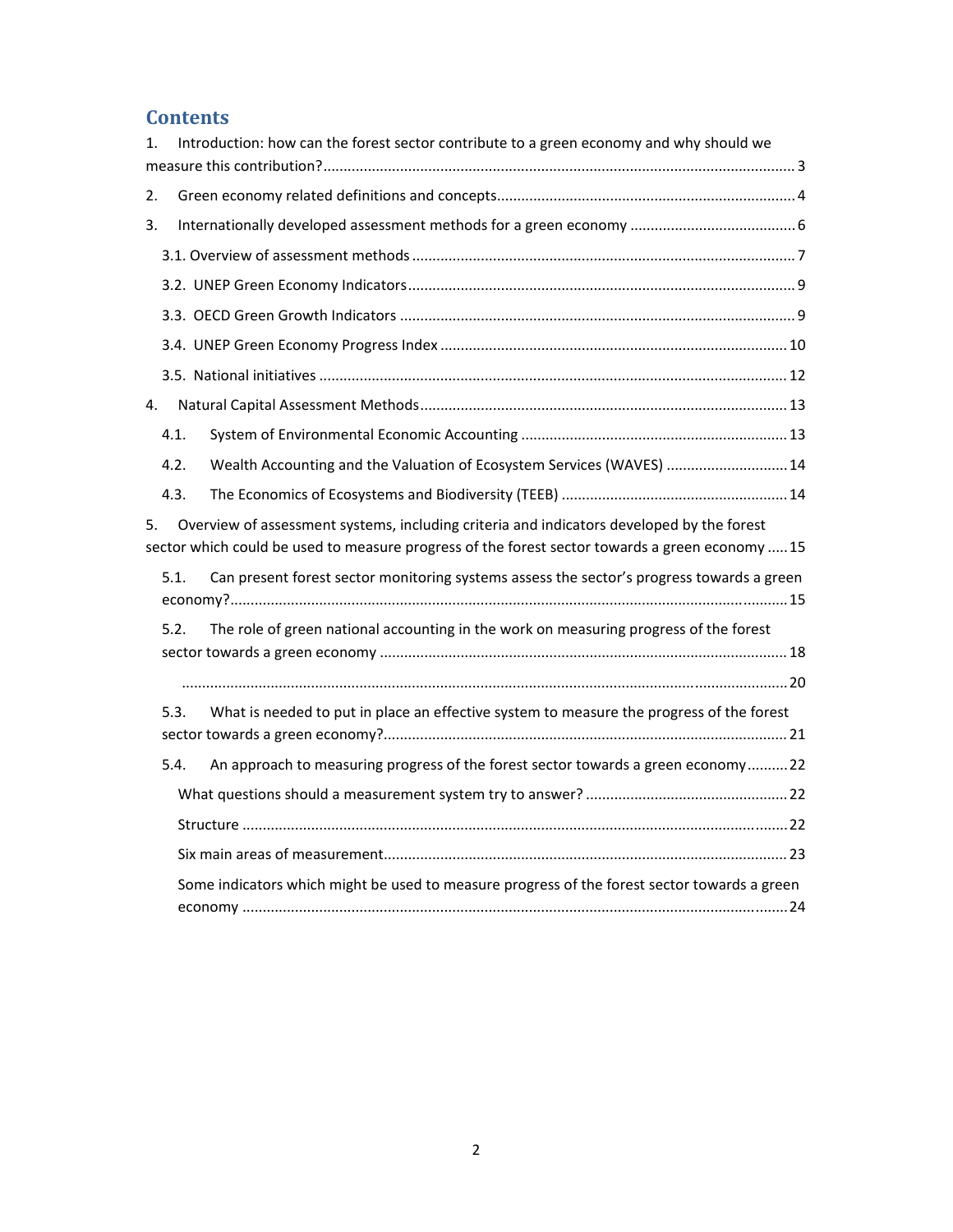# **1. Introduction: how can the forest sector contribute to a green economy and why should we measure this contribution?**

The green economy and associated concepts such as the bioeconomy or the circular economy are closely linked to sustainable development. The 2030 Agenda for Sustainable Development adopted in 2016 provided the UN system with a mandate to contribute to its implementation. Transitioning to a green economy is an ambitious and comprehensive goal which will affect all regions, all sectors of the economy and all parts of the society, each in a different way.

The forest sector, based on a renewable raw material, wood, processed in a way that causes little waste, and is frequently recovered and recycled after use, has an important role in the transition towards a green economy. Carbon is sequestered by growing forests and stored in forests and forest products, or used for energy instead of nonrenewable fuels. In the ECE region<sup>1</sup>, almost all national and international forest policies and strategies are based on the concept of sustainable forest management which requires integrating economic, social and environmental aspects, and has been well articulated in sets of criteria and indicators.

There are many ways to increase the forest sector's contribution to a green economy: they have been brought together in the Rovaniemi Action Plan for the Forest Sector in a Green Economy (ECE/FAO, 2014) which describes "how the forest sector in the ECE region could lead the way towards the emerging green, bio-based economy at the global level". The Rovaniemi Action Plan, which is voluntary, identifies an overall vision and principles, and proposes objectives and specific actions, as well as potential actors who might contribute to achieving the stated objectives.

It is essential for evidence-based policymaking to be able to measure progress towards policy goals. The Rovaniemi Action Plan aims to promote evidence-based policymaking, effective, efficient and equitable policy instruments and adequate monitoring in order to mainstream a green economy in forest sector policies (pillar E). In particular Action E.2.3 of the Rovaniemi Action Plan is to "develop the forest sector's contribution to broader green economy indicator sets". It includes:

- $-$  "Explore how "forest sector indicators can be used to report on a green economy;
- Discuss with other sectors how they want to report on their contribution to a green economy;
- Use the pan European and the Montreal Process criteria and indicators to assess sustainable forest management;
- $-$  Update indicators and develop new ones whenever appropriate;

- Ensure that forest sector indicators for green economy monitoring are consistent with other forest sector indicators, notably those for sustainable forest management". 

 $<sup>1</sup>$  ECE Region includes 56 member States from Europe, Central Asia as well as United States and Canada:</sup> http://www.regionalcommissions.org/about/the‐regional‐commissions/economic‐commission‐for‐europe‐ ece/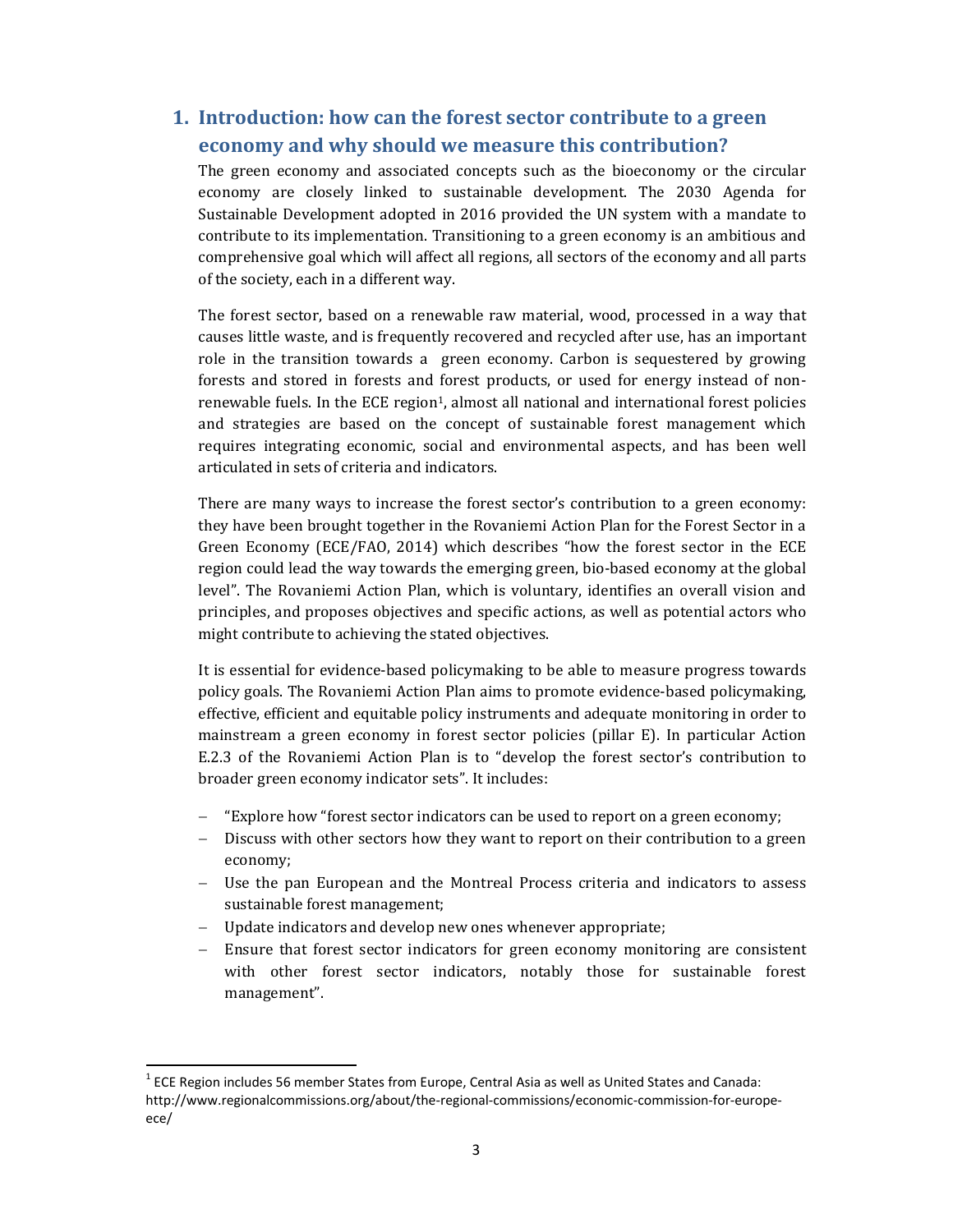The UNECE/FAO Forestry and Timber Section initiated the implementation of the Action E.2.3 of the Rovaniemi Action Plan during a workshop on "Measuring and communicating the contribution of the forest sector to a green economy" organised during the Metsä2013 - Joint session of the ECE Committee on Forests and the Forest Industry and the FAO European Forestry Commission in Rovaniemi, Finland, in December 2013. The workshop provided an initial proposal as to how to measure the forest sector's progress towards and contribution to a green economy. The discussion on that topic continued during the seventy-second session of the ECE Committee on Forests and the Forest Industry, held in Kazan, Russia in November 2014.

The workshop in Geneva organised on 21 October 2016 is intended to discuss moving this process further with the participation of partners from outside the forest sector. For this purpose the UNECE/FAO Forestry and Timber Section invited to contribute to the workshop the Green Growth Knowledge Platform (GGKP), Organisation for Economic Cooperation and Development (OECD), The Economics of Ecosystems and Biodiversity (TEEB) Initiative, United Nations Environment Programme (UNEP) and the Wealth Accounting and the Valuation of Ecosystem Services (WAVES) Partnership of the World Bank. Also the Statistical Divisions at UNECE and FAO were consulted.

At t this stage the workshop does not address policy choices and the future outlook  $$ which are, to a certain extent, implicit in the Rovaniemi Action Plan - but focuses on how to measure progress in this complex field.

The objective of this background paper for the workshop is to:

- Present green economy related definitions and concepts, and internationally developed assessment methods, notably natural capital accounting approaches, and in this way explore aligning forest sector approaches to those being used in wider contexts;
- Propose preliminary suggestions for discussion, based on the initial discussions in Rovaniemi and Kazan, on how the forest sector's contribution to a green economy could be measured;
- Articulate some questions for discussion by the workshop.

The paper, like the workshop, and the Rovaniemi Action Plan, takes an open approach, seeking to learn from, and communicate with, experts from other sectors, and to encourage cooperation between the many forest sector actors in the ECE region, at the national and international level, notably the Forest Europe and Montréal Process, who also participated in the review of this paper. 

## **2. Green economy related definitions and concepts**

Sustainable development has been the main policy objective pursued by the international community since the 1992 United Nations Conference on Environment and Development (UNCED). Various strategies have been elaborated by international organizations and national governments to achieve sustainable development, in addition to efforts by other stakeholders. In 2008, given the range of events taking place at the time in terms of financial markets, national economies, energy and commodity prices, the concept of green economy was given increased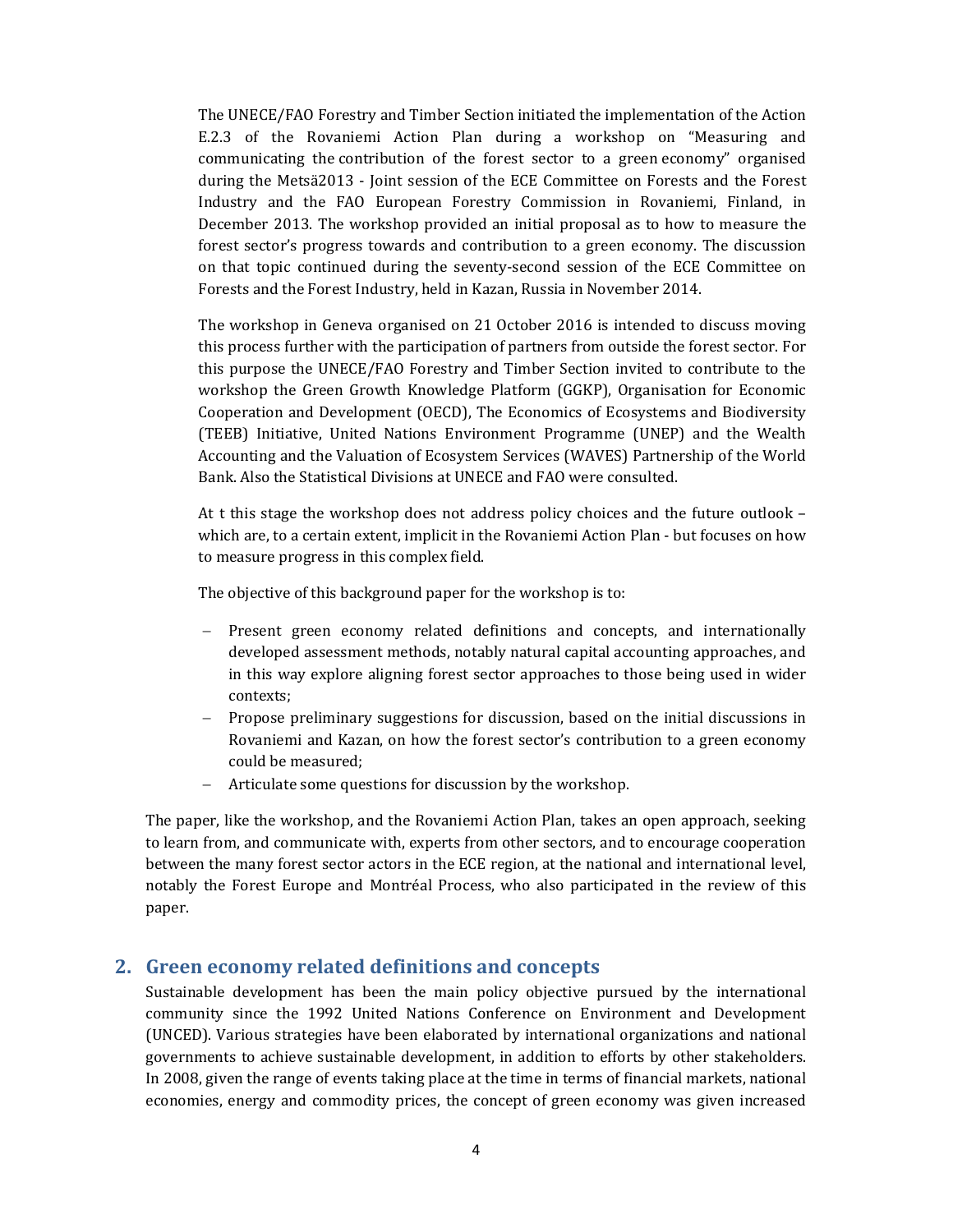and renewed attention as an alternative strategy to revive and reorient economic development and growth, with the additional aim of staying within the bounds of the planet's natural resources. The United Nations Environment Programme (UNEP) launched the Green Economy Initiative (GEI), which consisted of global research and country-level technical assistance. Subsequently, due to growing support and efforts from other agencies and stakeholders, "green economy in the context of sustainable development and poverty eradication" was placed on the  $2012$  Rio+20 agenda and was acknowledged as a tool for achieving sustainable development.<sup>2</sup>

UNEP defined a green economy as one that "results in improved human well-being and social equity, while significantly reducing environmental risks and ecological scarcities" (UNEP 2011). In its simplest expression, a green economy can be thought of as one which is low carbon, resource efficient and socially inclusive. Other definitions have been proposed by various stakeholders, including some governments and coalition groups, but they generally represent the same core idea (UN DESA 2012).

Green economy can be seen as a broad-ranging policy agenda that serves as a strategy for achieving sustainable development, with an emphasis on aligning economic with social and environmental policy. This agenda recognizes the potential of new environmentally sustainable technologies and green sectors to become the motor of a new economic development pathway. Thus, green economy promotes an economic transformation process, and this emphasis is also reflected in the development of indicators frameworks.

Since 2012, the concept of green economy has evolved in both international and national contexts. A large and growing number of countries have sought to elaborate green economy pathways, working with UN agencies and their initiatives, such as the Partnership for Action on Green Economy (PAGE), the Poverty-Environment Initiative (PEI), the Green Growth Knowledge Platform (GGKP), as well as other stakeholders, including the Global Green Growth Institute (GGGI) among others. Ownership and flexibility have featured prominently as national governments have developed their own interpretations and strategies for achieving a green economy, recognizing the need for these to be tailored to a country's circumstances and priorities. 

Following Rio+20, the Green Economy Initiative has evolved to now be referred to as "Inclusive Green Economy", which recognizes the equal importance of equity and social cohesion relative to respecting environmental limits and critical ecological thresholds. An inclusive green economy is proposed as an alternative to today's dominant economic model, "to advance both sustainability and social equity as functions of a stable and prosperous financial system within the contours of a finite and fragile planet".<sup>3</sup> An inclusive green economy is presented as a pathway towards achieving the 2030 Agenda for Sustainable Development, eradicating poverty while safeguarding the ecological thresholds, which underpin human health, well-being and development (UNEP 2015a).

The emphasis on inclusiveness and the need to address social equity concerns distinguishes a green economy from other policy agendas. In addition, a green economy includes other sustainability dimensions, such as biodiversity, waste management, fisheries and forest resource management, in addition to climate change.

<sup>&</sup>lt;sup>2</sup> Rio+20 refers to the United Nations Conference on Sustainable Development, held in Rio de Janeiro in 2012.<br><sup>3</sup> http://web.unep.org/greeneconomy/what-inclusive-green-economy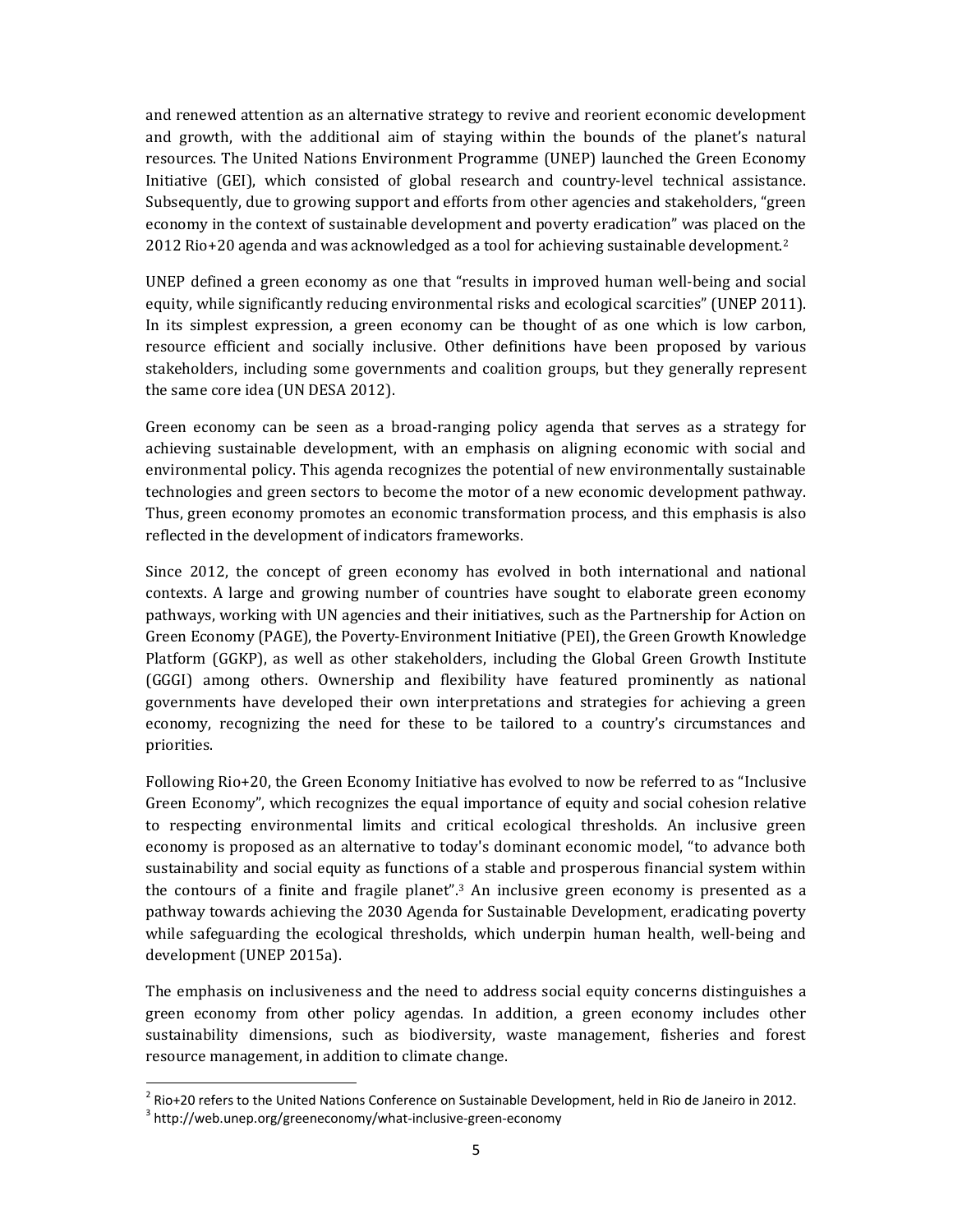A number of other policy agendas, which are closely related to a green economy, have emerged over the last decade. The closest is green growth, which emerged in parallel as a flagship initiative of the Organisation for Economic Co-operation and Development (OECD): green growth "is about fostering economic growth and development while ensuring that the natural assets continue to provide the resources and environmental services on which our well-being relies. To do this it must catalyse investment and innovation which will underpin sustained growth and give rise to new economic opportunities" (OECD 2011). The concepts of green growth and green economy are very closely aligned and indeed such a perspective has been recognized in the collaboration on the GGKP, by OECD and UNEP, together with the World Bank and the GGGI.

Both green economy and green growth can be seen as including the concept of low-carbon development and low-carbon growth, which focusses specifically on investments which reduce carbon emissions, or at least their growth rate. Green economy and green growth also include other aspects such as resource efficiency in general (not only energy), waste reduction and the contribution of natural capital, including nature and ecosystems, to economic development, well-being and inclusiveness.

Circular economy is a long-standing concept with various origins and definitions.<sup>4</sup> The concept focuses on the minimization of waste through resource-efficiency, reusing and recycling. At the core, it is the concept of closed-loop systems in which all raw materials are recaptured as a response to both growing resource scarcity and waste management challenges. In 2015, the European Commission adopted a "Circular Economy Package" as one its major policy initiatives.<sup>5</sup> A circular economy can be seen as a more specific strategy for the transformation and development of industry and infrastructure to contribute to sustainable consumption and production (SCP). UNEP (2015) has recognized a circular economy as one of the key components of an inclusive green economy.

Bioeconomy, another green economy-related concept, also responds to concerns about growing scarcity of resources, but in this case, biological resources, such as those from agriculture, forestry and fisheries. This policy agenda emphasizes a transition towards an optimal and sustainable use of renewable biological resources, as materials and bio-energy. The European Commission adopted a Bioeconomy Strategy in 2012 which focuses on innovation and  $technology development.6$  The pursuit of a sustainable bioeconomy can also be seen as contributing to SCP, and hence a green economy. Taking a simple perspective, bioeconomy can be seen as addressing the biomass-based sectors of a green economy, while circular economy is concerned with the more abiotic-based sectors of a green economy, such as industry and manufacturing. 

## **3. Internationally developed assessment methods for a green economy**

In view of the attention being placed on the finding of ways to operationalise the green economy and related concepts, so that countries can achieve sustainable development objectives, there was a need to develop methods to assess progress in this.

<sup>&</sup>lt;sup>4</sup> https://www.ellenmacarthurfoundation.org/circular-economy<br>
<sup>5</sup> http://ec.europa.eu/environment/circular-economy/index\_en.htm<br><sup>6</sup> http://ec.europa.eu/research/bioeconomy/index.cfm?pg=policy&lib=strategy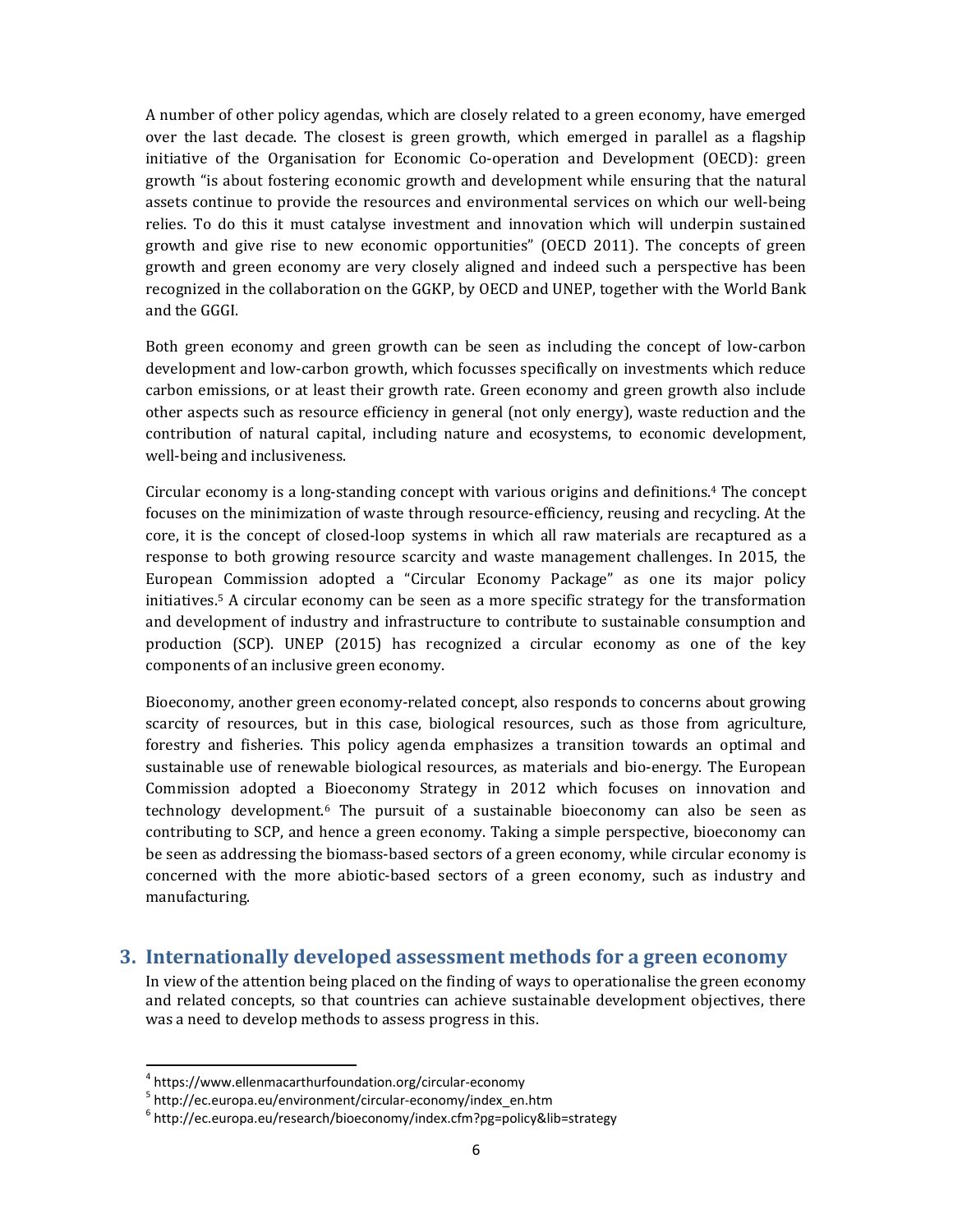This chapter provides an overview of international work which has been developed in the last few decades to assess the progress towards a green economy and the value of natural capital and ecosystem services. International assessment methods which include forest sector could be useful as a basis for measuring the implementation of activities of the Rovaniemi Action Plan for the Forest Sector in a Green Economy.

It is important to conduct an analysis of the complementarity of present approaches developed in the context of the green economy and the 2030 Agenda for Sustainable Development as well as the existing approaches for measuring the value of natural capital with forest sector valuation systems, because such analysis can contribute to the increase of synergies among the different assessment methodologies. Consequently it will provide better information for policy makers about the evident contribution of forest sector to a green economy and about the possible needs for policy adaptation necessary to enhance this contribution.

The workshop organised by the UNECE/FAO Forestry and Timber Section on 21 October 2016 is meant to provide the first step to such an analysis.

#### **3.1. Overview of assessment methods**

A key feature of the inclusive green economy agenda has been that there is no single, one-sizefits-all approach to policy design and implementation. For example, different countries will choose to prioritize different economic sectors for their green economy policy programme. Even for a given sector, different countries may select and design different policy instruments and investments to promote a green economy transition. Hence it follows that existing assessment methods for a green economy also allow for tailoring to a country's individual needs.

Internationally developed assessment methods for a green economy include a range of approaches and frameworks. These are summarized in Table 1 below.

| <b>Approaches</b> | <b>Global-level Initiatives</b>                    | <b>National-Level Efforts</b>                                            |
|-------------------|----------------------------------------------------|--------------------------------------------------------------------------|
| <b>Dashboards</b> | OECD Green Growth Indicators (OECD, 2011; 2014)    | Korea Green Growth Monitoring                                            |
|                   | Eurostat Sustainable Development                   | Strategy                                                                 |
|                   | Indicators (Eurostat, 2014)                        | OECD framework indicators prepared                                       |
|                   |                                                    | by statistical offices in Denmark,                                       |
|                   |                                                    | Germany, Czech Republic, Netherlands,                                    |
|                   |                                                    | Slovak Republic, Slovenia (OECD,                                         |
|                   |                                                    | 2014)                                                                    |
|                   |                                                    | UNIDO/CAF/OECD green growth                                              |
|                   |                                                    | indicators applied as national                                           |
|                   |                                                    | instruments for monitoring in LAC                                        |
|                   |                                                    | drawing from the available                                               |
|                   |                                                    | methodologies to adjust the set of<br>green growth indicators to the LAC |
|                   |                                                    | regional context                                                         |
| Composite         | Green Economy Progress (GEP) Index (UNEP)          | China Green Development Index                                            |
| <b>Indices</b>    | Global Green Economy Index (Dual Citizen LCC,      | China's Environmental Performance                                        |
|                   | 2014)                                              | Index                                                                    |
|                   | Yale Environmental Performance Index (Emerson et   | Malaysia's Environmental Performance                                     |
|                   | al., 2012)                                         | Index                                                                    |
|                   | WEF Sustainability-adjusted Global Competitiveness | Bhutan's Gross National Happiness                                        |
|                   | Index                                              | Index                                                                    |
|                   | Notre Dame Global Adaptation Index                 |                                                                          |
|                   | <b>FEEM Sustainability Index</b>                   |                                                                          |

#### **Table 1: Overview of existing applications of measurement approaches to Inclusive Green Growth (adapted from GGKP 2016)**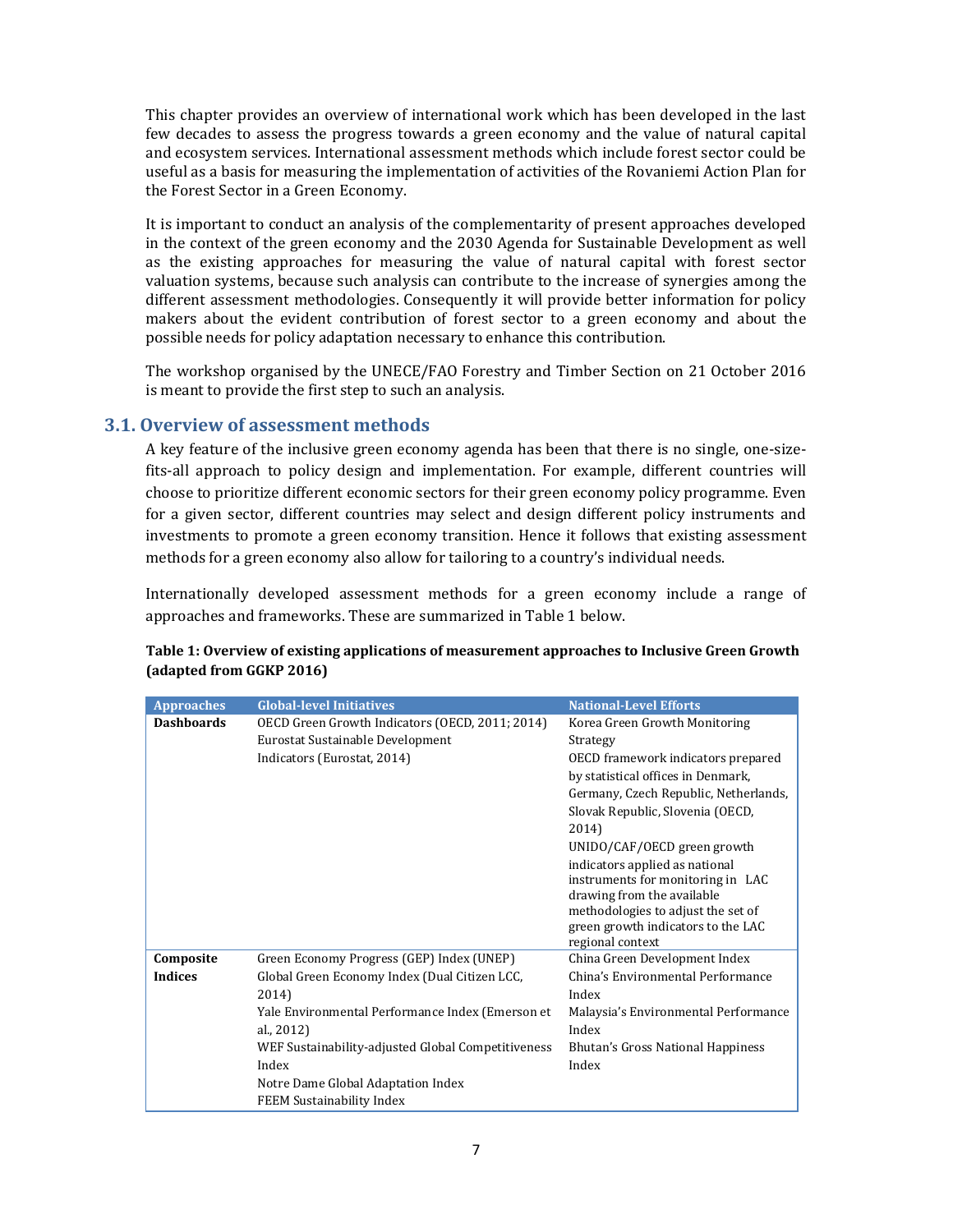|                   | SOPAC Environmental Vulnerability        |                                    |  |  |
|-------------------|------------------------------------------|------------------------------------|--|--|
|                   | Index                                    |                                    |  |  |
|                   | OECD Better Life Index                   |                                    |  |  |
|                   | Ocean Health Index                       |                                    |  |  |
|                   | Happy Planet Index                       |                                    |  |  |
|                   | Climate Change Performance Index         |                                    |  |  |
|                   | Low-Carbon Competitiveness Index         |                                    |  |  |
|                   | Earth Security Index                     |                                    |  |  |
| <b>Footprints</b> | Global Ecological Footprint              | Switzerland's Environmental Impact |  |  |
|                   | Carbon Footprint                         | Scotland's Ecological Footprint    |  |  |
|                   | Global Resource Footprint                | AFED Ecological Footprint for Arab |  |  |
|                   | <b>Water Footprint</b>                   | Countries                          |  |  |
| <b>Adjusted</b>   | Index of Sustainable Economic Welfare    | GPI in USA States of Maryland and  |  |  |
| Economic          | Genuine Progress Indicator (GPI)         | Vermont                            |  |  |
| <b>Measures</b>   | Adjusted net savings                     | Natural accounts developed, for    |  |  |
|                   | Total wealth including produced and      | example, by Australia, Austria,    |  |  |
|                   | natural capital (World Bank, 2006, 2011) | Denmark, Finland, France, Germany, |  |  |
|                   | Inclusive wealth (UNEP, 2012)            | Iceland, Ireland, Italy,           |  |  |
|                   | Environmentally adjusted multifactor     | Netherlands, New Zealand, Norway,  |  |  |
|                   | productivity (OECD, 2016a)               | Republic of Korea, Sweden, United  |  |  |
|                   |                                          | Kingdom                            |  |  |

Among these themes, environmental, economic and social information can be combined in ways broadly classified along four approaches, namely, a dashboard of indicators, composite indicators, environmental footprints, and "adjusted" economic measures (e.g. green GDP, adjusted net savings and extended wealth).

Recent applications of green economy assessment frameworks highlight several main features, according to a recent review published by the Green Growth Knowledge Platform (GGKP 2016):

- Dashboards seem to have been most widely used for measuring inclusive green growth (IGG) at the country-level, and frameworks and indicators have been developed by various developed countries.
- $-$  Composite indices measuring the progress towards a green economy are not yet fully developed, although a number of environmental indices exist and have been applied in various country contexts to measure aspects of relevance for a green economy.
- Footprints have rarely been applied at the national level but can be a useful ingredient of green economy measurement frameworks.<sup>7</sup>
- Adjusted economic measures that account for environmental information have advanced considerably (e.g. through natural capital accounting). Significant gaps, however, remain as existing approaches do not comprehensively cover natural resource depletion and environmental degradation.

In general, the different approaches serve different information needs. Dashboards of indicators and composite indices provide information that may characterize the progress towards a green economy. The main difference between dashboards and indices is that while dashboards simply present a selected group of indicators, indices entail a comparison and weighting of different indicators. Footprints are an assessment of the environmental impacts or resource requirements of economic activity. In a green economy transition, it would be expected that

  $^7$  Switzerland is a noteworthy exception. The Swiss Statistical Office has included the Ecological Footprint as a sustainable development indicator.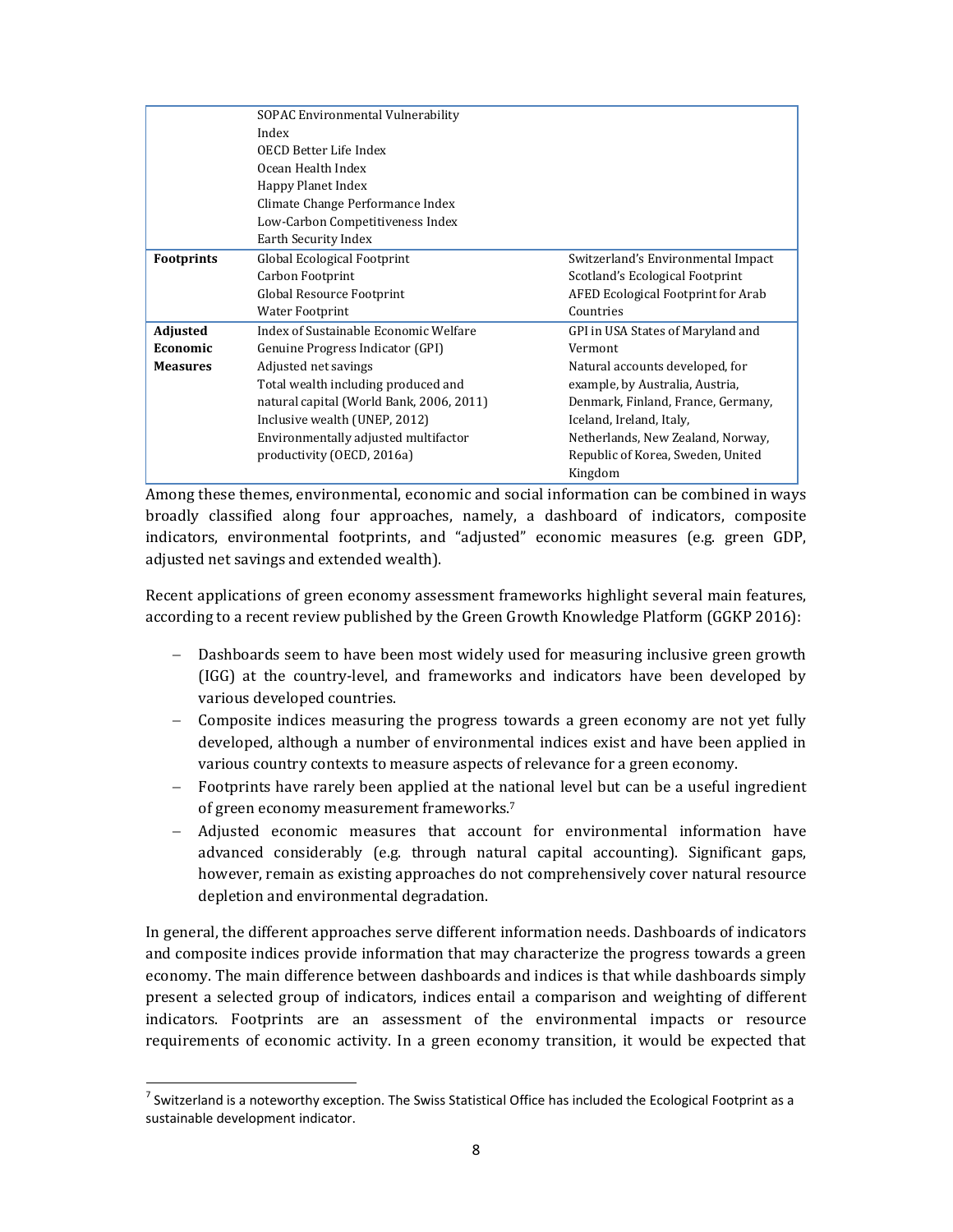such indicators could be reduced as part of the desired outcome. Adjusted economic measures also capture the desired outcome by combining some information on environmental impacts and resource requirements with conventional measures of economic output or welfare, such as GDP. 

Some of these principal frameworks are discussed in the following sections, beginning with those developed internationally, and then highlighting some national efforts most relevant to the ECE region.

## **3.2. UNEP Green Economy Indicators**

UNEP's framework has focused on indicators to support a policy process of assessing issues, setting targets and goals and monitoring progress (UNEP 2012a):

- Issue identification
- Policy Formulation
- Policy Implementation
- Policy Monitoring and Assessment

At the policy formulation and assessment stage, what makes the green economy approach, especially as articulated by UNEP, different from other approaches is its strong emphasis on the role of redirecting investment to address issues and concerns. The rationale for this approach is that misallocations of capital frequently lead to unsustainable development, where major financial resources are spent on, for example, the use of fossil fuels or unsustainable fishing, while too little is spent on improving public transport, renewable energy, ecosystem conservation and waste treatment (GGKP, 2013).

Green economy indicators are generally based on specific resource issues or economic sectors, providing a framework which adapts easily to specific sectoral initiatives and focus, such as the forest sector.

## **3.3. OECD Green Growth Indicators**

The OECD's work on green growth measurement is part of a broader agenda on measuring wellbeing and sustainability. The OECD's selected indicators organize into the following four themes (see Figure which provides a list of topics covered by indicators in each of these themes):

- $-$  environmental and resource productivity
- natural asset base
- $-$  environmental quality of life
- policies, measures, opportunities

The OECD Green Growth Indicators framework also includes a dashboard of six headline indicators to communicate the central elements of green growth in a balanced way (OECD 2014): 

- carbon productivity
- $-$  material productivity
- environmentally adjusted multifactor productivity
- natural resource index
- $-$  changes in land use and cover
- $-$  population exposure to air pollution.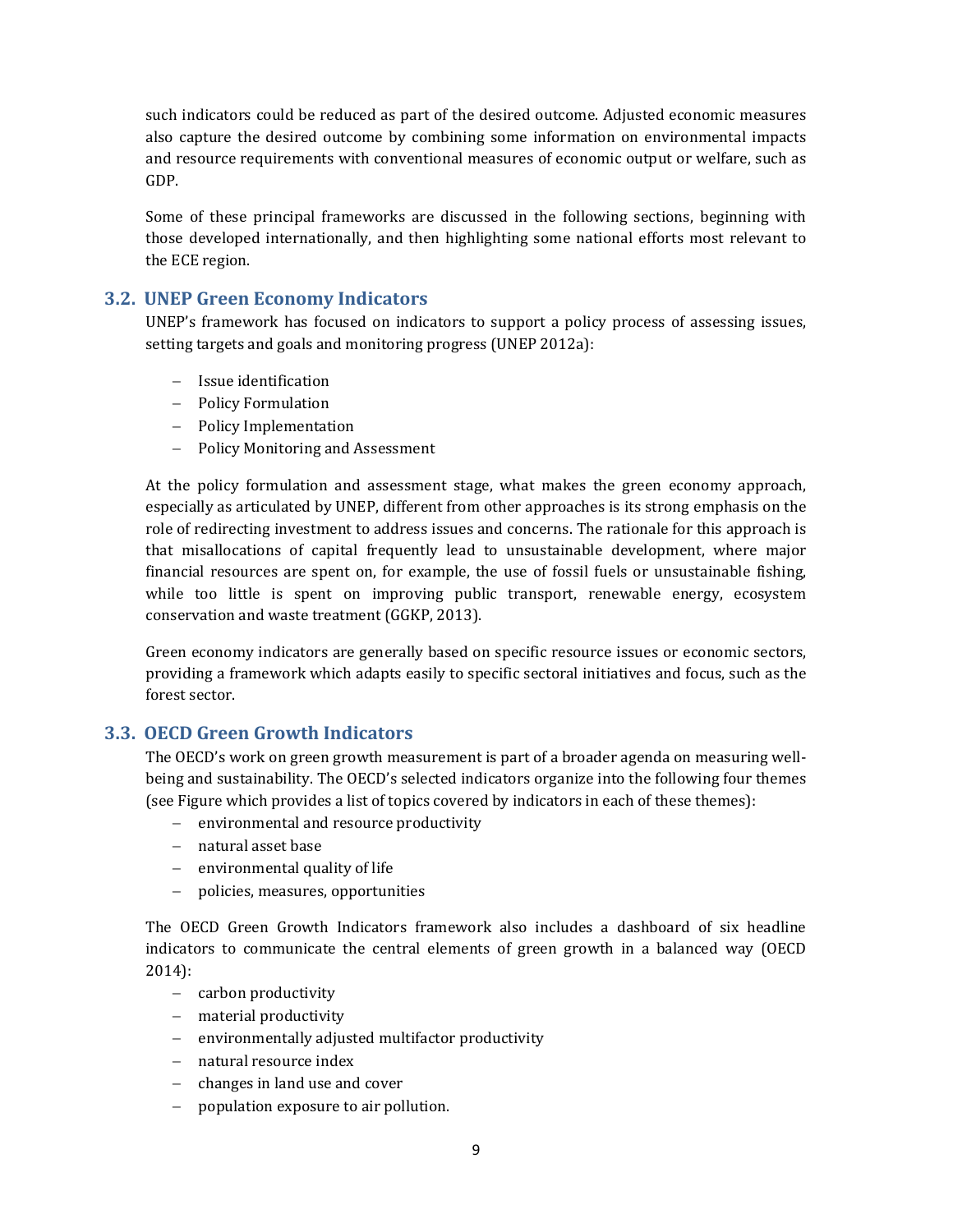Recent analysis of indicators for green economy and green growth under the GGKP Inclusive Green Growth (GGKP 2016) has proposed extending the scope of the original OECD (2011) Towards Green Growth: Monitoring Progress framework from four to five main themes of relevance for measuring IGG: natural assets, resource efficiency and decoupling, resilience and risks, economic opportunities and efforts, and inclusiveness.



#### **Figure: OECD Green Growth Indicators framework (OECD 2014)**

#### **3. 4. UNEP G Green Eco onomy Pr rogress In ndex**

UNEP is developing a Green Economy Progress (GEP) measurement framework to help countries evaluate their overall progress towards an inclusive green economy and to allow cross-country comparison of efforts (UNEP 2015b). This framework is complementary to UNEP's green economy indicators framework developed earlier, which focuses on using different types of indicators at different stages of a stylized policymaking cycle.

The GEP measurement framework being developed is to achieve four objectives, which are also similar for the OECD's Green Growth indicators framework. First, it is to compare efforts across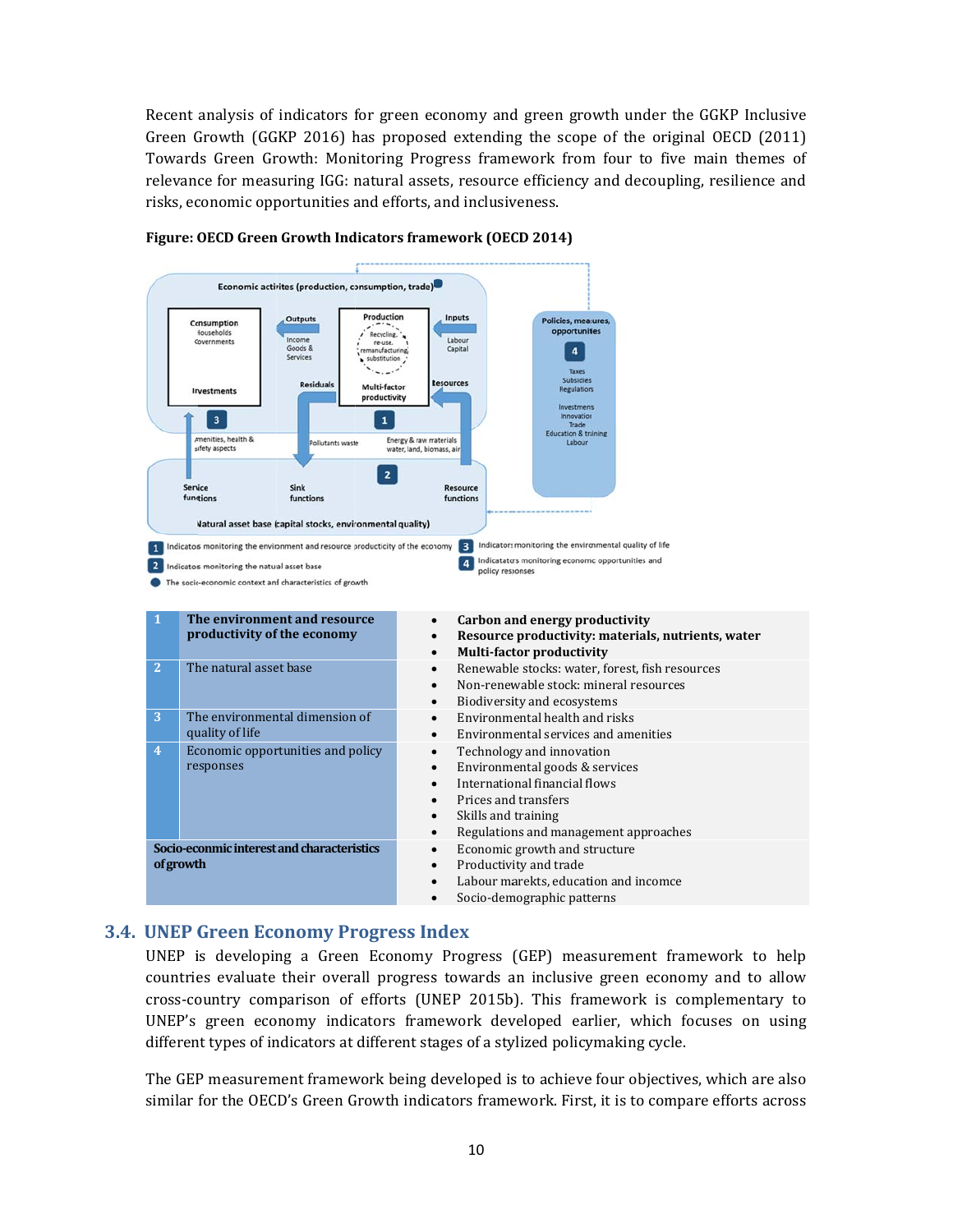countries in key areas of the transition to an inclusive green economy. Second, it is to support the assessment of progress in achieving some of the Sustainable Development Goals (SDGs) within the Post-2015 Development Agenda. Third, it will help countries monitor progress against nationally set targets in priority areas. Finally, the framework is to bring more transparency to policymaking and inspire broader policy support for an inclusive green economy. 

Currently the GEP measurement framework is composed of a Green Economy Progress index (GEP index) and a companion dashboard of green economy sustainability indicators. As can be seen in Table 2, the components of the index are not sector-specific, with the exception of indicators on energy use that are incorporated.

| <b>Indicator</b>                                | <b>Description</b>                                                                                              | <b>Multidimensionality</b> |                |              | <b>Country</b><br>coverage    |
|-------------------------------------------------|-----------------------------------------------------------------------------------------------------------------|----------------------------|----------------|--------------|-------------------------------|
|                                                 |                                                                                                                 | Economy                    | Environment    | Social       |                               |
| <b>Green Trade</b>                              | Export of environmental goods<br>(per cent of total export)                                                     | X                          | X              | X            | 128                           |
| Green<br>innovation                             | Patent publication in<br>environmental technology by<br>filing office (% of total patents                       | X                          | $\rm X$        | X            | 61                            |
| Renewable<br>energy<br>sources                  | Share of renewable energy<br>supply                                                                             | X                          | X              |              | 129                           |
| <b>Energy use</b>                               | Energy use (kg of oil<br>equivalent) per \$1,000 GDP                                                            | $\mathbf X$                | $\rm X$        |              | 132                           |
| Inequality:<br>Palma ratio                      | Ratio of the richest 10% of the<br>population's share of income<br>divided by the poorest 40%'s<br>share)       | X                          |                | X            | 121                           |
| <b>Access to</b><br>water                       | Access to improved water<br>sources (% of total population)                                                     | $\mathbf X$                | $\mathbf X$    | X            | 197                           |
| <b>Access to</b><br>electricity                 | Access to electricity (% of total<br>population)                                                                | X                          | $\overline{X}$ | $\mathbf{X}$ | 211                           |
| <b>Access to</b><br>sanitation                  | Access to sanitation facilities<br>(% of total population)                                                      | X                          | $\mathbf X$    | X            | 198                           |
| Air pollution                                   | Particulate matter (PM2.5)<br>pollution concentration                                                           | X                          | X              | X            | 186                           |
| <b>Material</b><br>footprint per<br>capita      | Raw Material Consumption of<br>used biotic and abiotic<br>materials (tons/person)                               | X                          | $\rm X$        | $\mathbf X$  | 175                           |
| Marine and<br>terrestrial<br>protected<br>areas | Terrestrial protected areas (%<br>of total land area) plus marine<br>protected area (% of territorial<br>waters | $\mathbf{x}$               | $\mathbf x$    | X            | 145 and 195<br>(respectively) |

#### **Table 2: Components of the GEP index (adapted from UNEP 2015b)**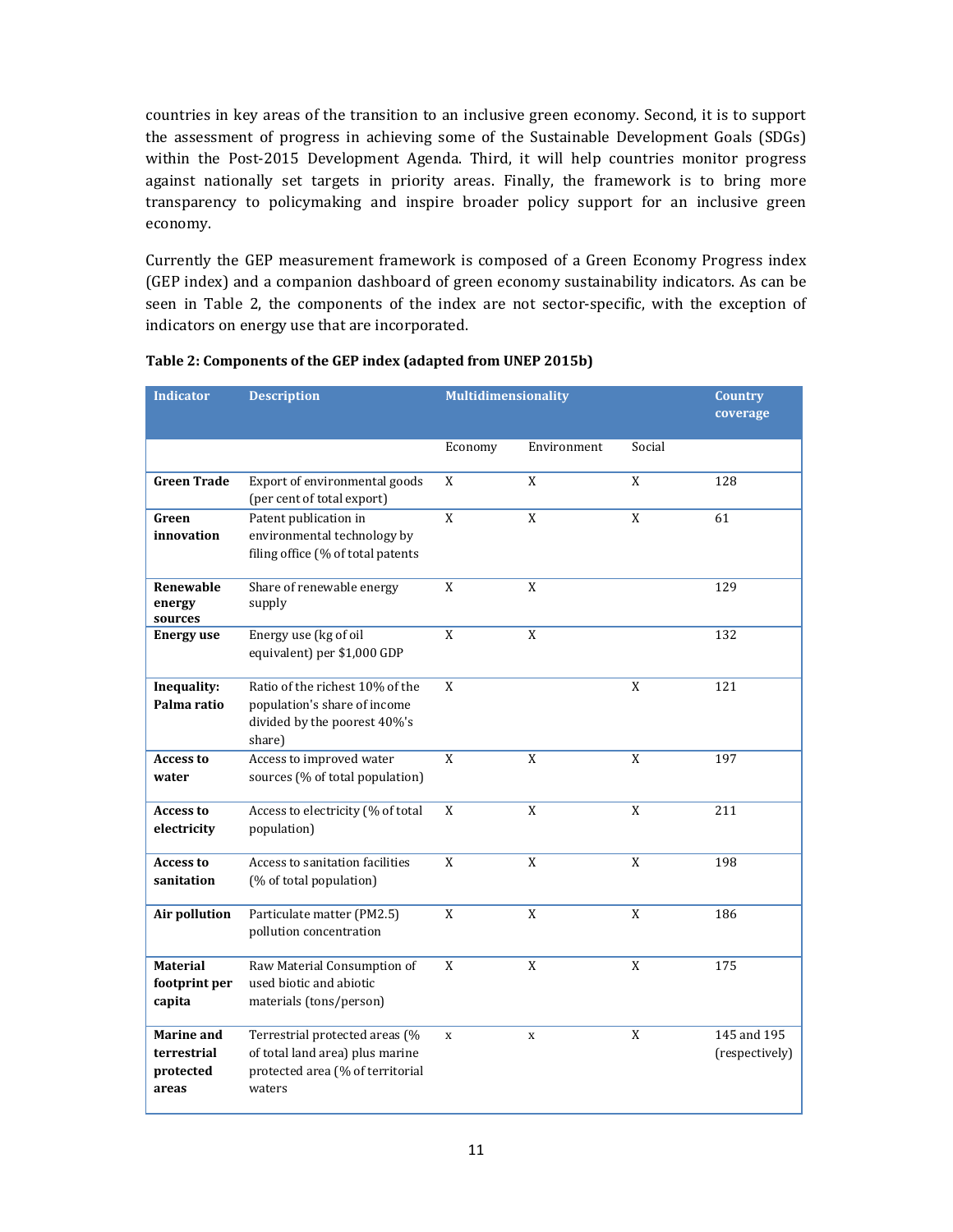Progress is considered as being both multidimensional and long-term. In addition, progress – or change – in the indicators is incorporated into the proposed index, not simply the level or value. For example, the index incorporates the change in the share of renewable energy supply over the measured time period (ten years was chosen for sample calculations). Furthermore, the index can take into account progress made towards defined targets set by policy makers. The indicators are weighted according to the relationship between defined thresholds and initial values, thus representing some relative measure of how far a country must improve. The thresholds themselves are defined either based on scientific recommendations where these exist, or in a relative sense as the level defining the "top" quarter  $(25%)$  of best-performing countries. 

The dashboard, which currently consists of an additional seven indicators, is intended to track the sustainability of a country's progress in situation relative to planetary boundaries and its stock of wealth. Importantly from a forestry perspective, this includes a land use indicator, measuring the percentage of land devoted to cropland agriculture, with a threshold value of 15%. 

UNEP's GEP index is currently under development with consultative draft methodology and papers produced in 2015 and 2016. The index aims to capture progress towards achieving an inclusive green economy by tracking changes in flows that characterize inter-linkages between the social, economic and environmental dimensions of sustainable development.

## **3.5. National initiatives**

Applications in the Czech Republic, Denmark, Germany, the Netherlands, Slovakia and Slovenia showed that most indicators proposed in the OECD framework can be met using nationally available statistics without additional data collection efforts or significant data gaps (OECD 2014). For some of the more sophisticated indicators, however, such as environmentally adjusted multifactor productivity, natural resource stocks index and soil resources, some data gaps remain. Work on developing the methodology is ongoing to fill these gaps (OECD, 2016). Moreover, not all indicators were considered relevant for each of the countries (OECD, 2016), and as in the latest edition of the Dutch Green Growth Indicators report, the OECD framework is adapted to be more suitable to the local context (Statistics Netherlands 2012, 2015).

Statistics Netherlands monitors the country's success in pursuing a green growth strategy, employing and tailoring the OECD's Green Growth Measurement Framework for this purpose. Reports have been published in 2011, 2012 and 2015. The first report described 20 indicators. This list was expanded in 2012 and then again in  $2015$  to cover 36 indicators under the six themes of the OECD framework. For each of the indicators, the 2015 report included an assessment of the trend over time, distinguishing between those indicators for which an improvement was seen from those which demonstrate deterioration, or those for which no change was detected (Statistics Netherlands 2015). For indicators of environmental and resource efficiency, Statistics Netherlands assessed whether the trend exhibits a pattern of absolute or partial decoupling.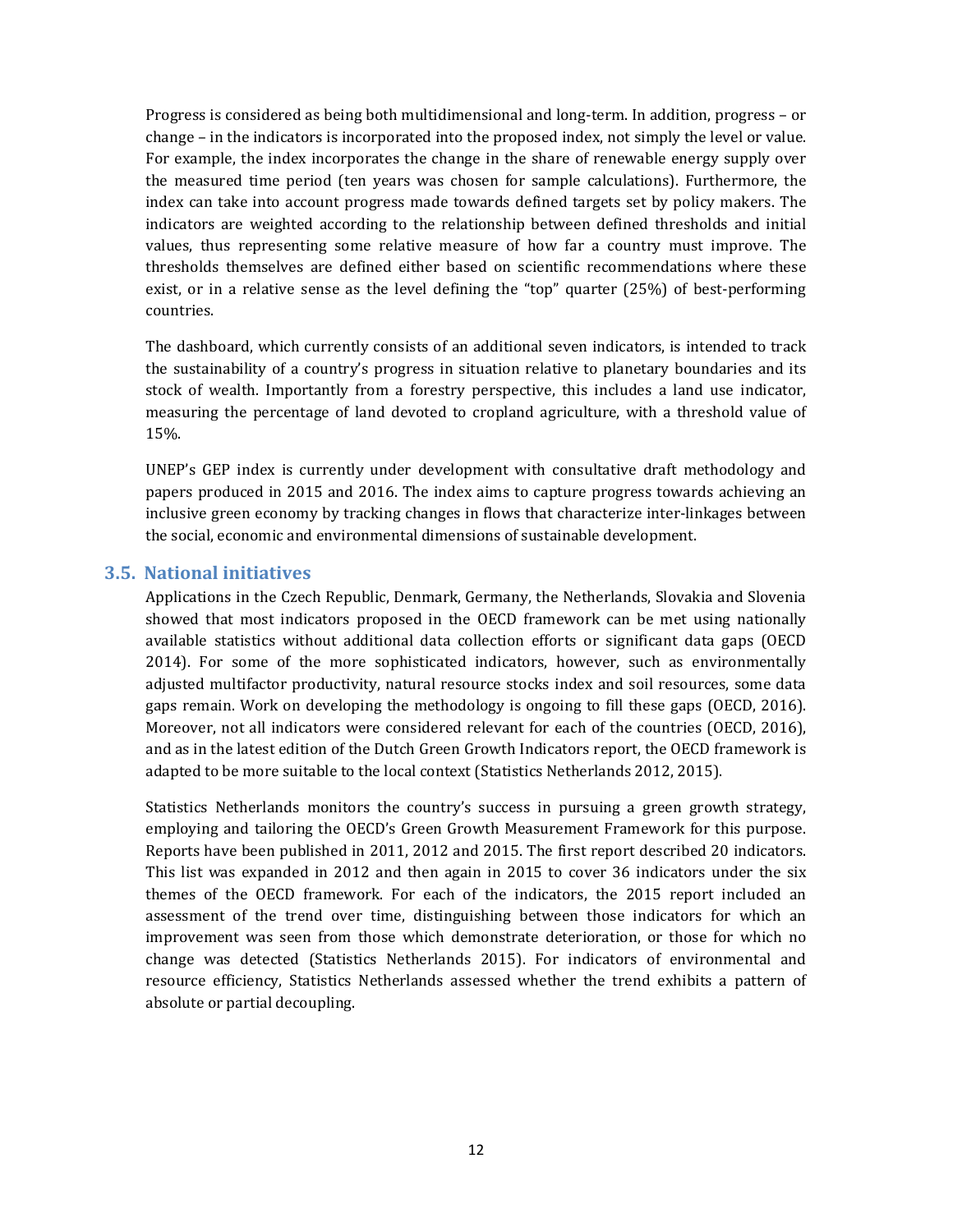The Czech Republic has undertaken two reviews of green growth in the country using the OECD's Green Growth Measurement Framework. The first was in 2011 and the second in 2013. The latest version measured 27 indicators under five themes (Czech Statistical Office, 2013).<sup>8</sup>

# **4. Natural Capital Assessment Methods**

## **4.1. System of Environmental Economic Accounting**

The System of Environmental-Economic Accounting (SEEA) is an international initiative, coordinated under the auspices of the United Nations Statistical Division. The SEEA provides a standardized framework for integrating data on natural and environmental resources into a set of tables and accounts that are satellite to the System of National Accounts (SNA). At UNCED in 1992, the member states of the UN agreed on a "programme to develop national systems of integrated environmental and economic accounting in all countries" to pursue the development of this standardized framework, building on existing initiatives in various countries.

The SEEA-Central Framework (CF) is a "multipurpose conceptual framework that describes the interactions between the economy and the environment, and the stocks and changes in stocks of environmental assets" (United Nations 2012a). The SEEA-CF proposes accounts to cover physical resource flows, natural assets and their depletion (physical and monetary), and expenditure on environmental protection and resource management. The resource flow and asset accounts clearly comprise a form of natural capital accounting (NCA), according to a broader interpretation of this term. Thus, the SEEA is not itself a measurement framework. Rather it is an accounting system, related to national accounts, which could provide the statistical system for organizing and presenting data necessary for the calculation of various indicators suggested in the preceding sections.

The SEEA also includes specific attention for the agriculture, forestry and fisheries sector, referred to as SEEA-Agriculture, or SEEA-AFF (United Nations, 2016), just as there is specific guidance for other sectors or resources, such as energy and water. SEEA-Agriculture thus provides more detailed guidance on the application of the principles and framework of the SEEA-CF to the agriculture, forestry and fisheries sectors. The UN Committee of Experts on Environmental-Economic Accounting adopted the SEEA-Agriculture guidelines in 2016. The aim is to have the SEEA-Agriculture become a statistical standard, adopted by the UN Statistical Commission, as a subsystem of the SEEA-CF.

In addition to the Central Framework, there are also two other components of the SEEA. One is the Experimental Ecosystem Accounts (SEEA-EEA), which comprise "a coherent and integrated approach to the assessment of the environment through the measurement of ecosystems, and measurement of the flows of services from ecosystems into economic and other human activity" (United Nations 2012b). The scale on which the accounting may be conducted varies: the ecosystems measured may range from specific land cover type areas, such as forests, to larger integrated areas, such as river basins, and may include areas considered to be relatively natural and those that are heavily affected by human activity, such as agricultural areas." The ecosystem accounts are still for implementation at the national level. The difference with the Central

 $8$  The Czech report groups environmental and resource productivity/intensity under one theme, whereas the Statistics Netherlands report considered these as two themes, resulting in six themes in total in the latter approach.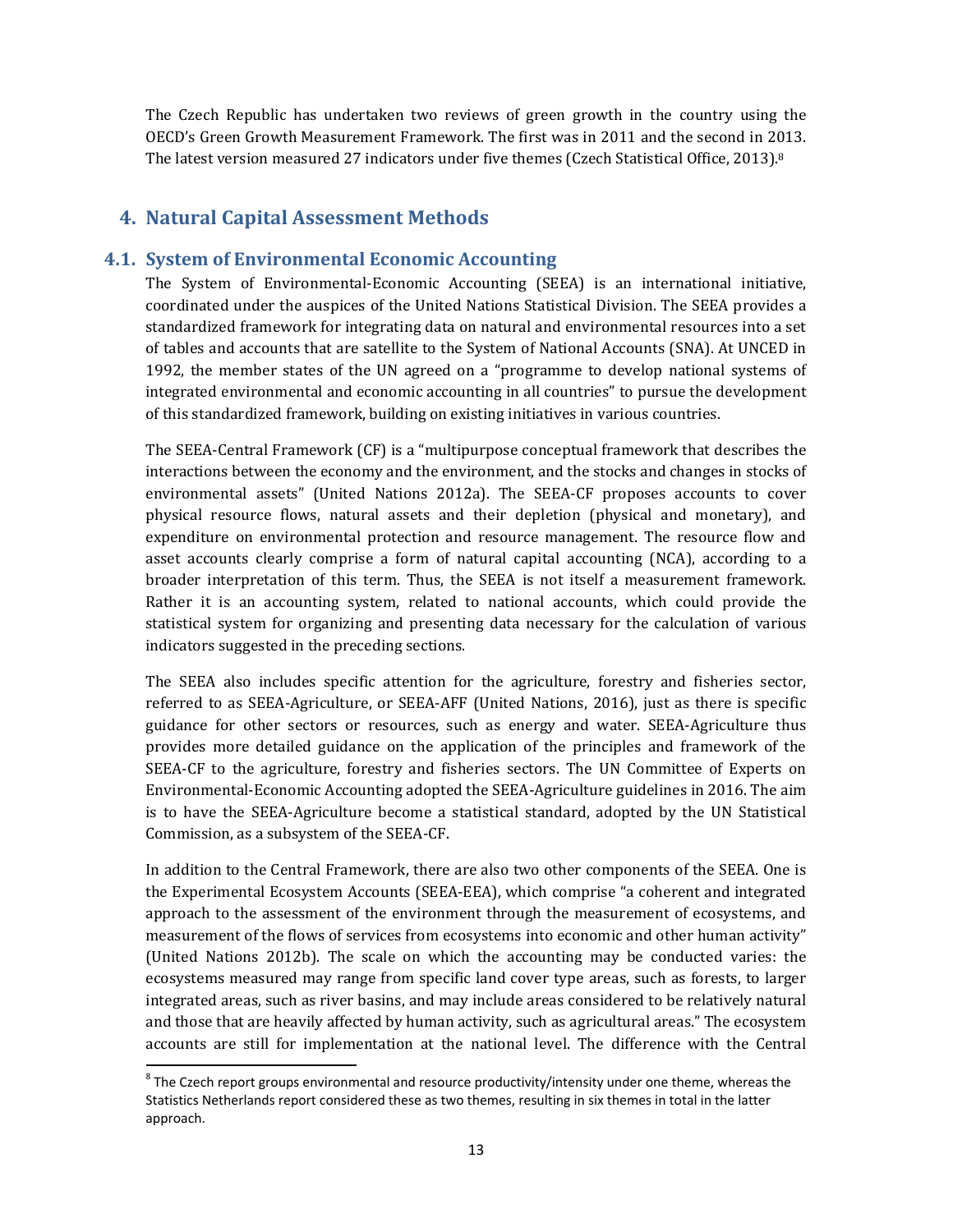Framework and standard national accounting is that the basic accounting units are defined according to ecosystem types and boundaries. Various pilot studies are underway as a means to promote the further development of the SEEA-EEA.<sup>9</sup>

The third component of the SEEA is the Extensions and Applications. This companion document to the SEEA Central Framework highlights the potential of data from the accounts of the SEEA Central Framework to be applied to a range of policy and research questions and to be extended to integrate with data in other domains. The focus in SEEA Applications and Extensions is on measurement and analysis at a broad, national level on topics such as sustainable resource use, environmental efficiency, environmental protection activity and the production of environmental goods and services, environmental assets and natural resources, and the household sector's behaviour with respect to the environment.

## **4.2. Wealth Accounting and the Valuation of Ecosystem Services (WAVES)**

Wealth Accounting and the Valuation of Ecosystem Services (WAVES) is a partnership, led by the World Bank, which broadly promotes mainstreaming of natural resources in development planning and national economic accounts.<sup>10</sup> This is done through natural capital accounting (NCA) where there are internationally agreed standards, and also by developing approaches to ecosystem service accounts. The partnership, launched in 2010, includes a coalition of UN agencies, governments, international institutes, nongovernmental organizations and academics.

Natural capital accounts promoted under WAVES consist of resource accounts for natural resources like forests, water, and minerals, following the SEEA Central Framework, as well as experimental accounts for ecosystems like watersheds and mangroves. Eight developing countries have since embarked on programmes for NCA under the WAVES partnership, which provides technical guidance and expertise.

## **4.3. The Economics of Ecosystems and Biodiversity (TEEB)**

The Economics of Ecosystems and Biodiversity (TEEB) is a global initiative focused on "making nature's values visible".<sup>11</sup> Its principal objective is to mainstream the values of biodiversity and ecosystem services into decision-making at all levels. It aims to achieve this goal by following a structured approach to valuation that helps decision-makers recognize the wide range of benefits provided by ecosystems and biodiversity, demonstrate their values in economic terms and, where appropriate, suggest how to capture those values in decision-making.

TEEB has sponsored a number of studies at international and national level on the value of biodiversity and ecosystem services. In terms of indicators, it promotes the incorporation of the economic value of ecosystem services into relevant accounting and reporting frameworks. TEEB has not itself developed or endorsed specific indicator frameworks. Given the importance of forest ecosystems in the scope of TEEB's work, it is nonetheless helpful to provide this brief mention here.

 $9$  http://unstats.un.org/unsd/envaccounting/londongroup/meeting21.asp

<sup>10</sup> https://www.wavespartnership.org/<br>11 http://www.teebweb.org/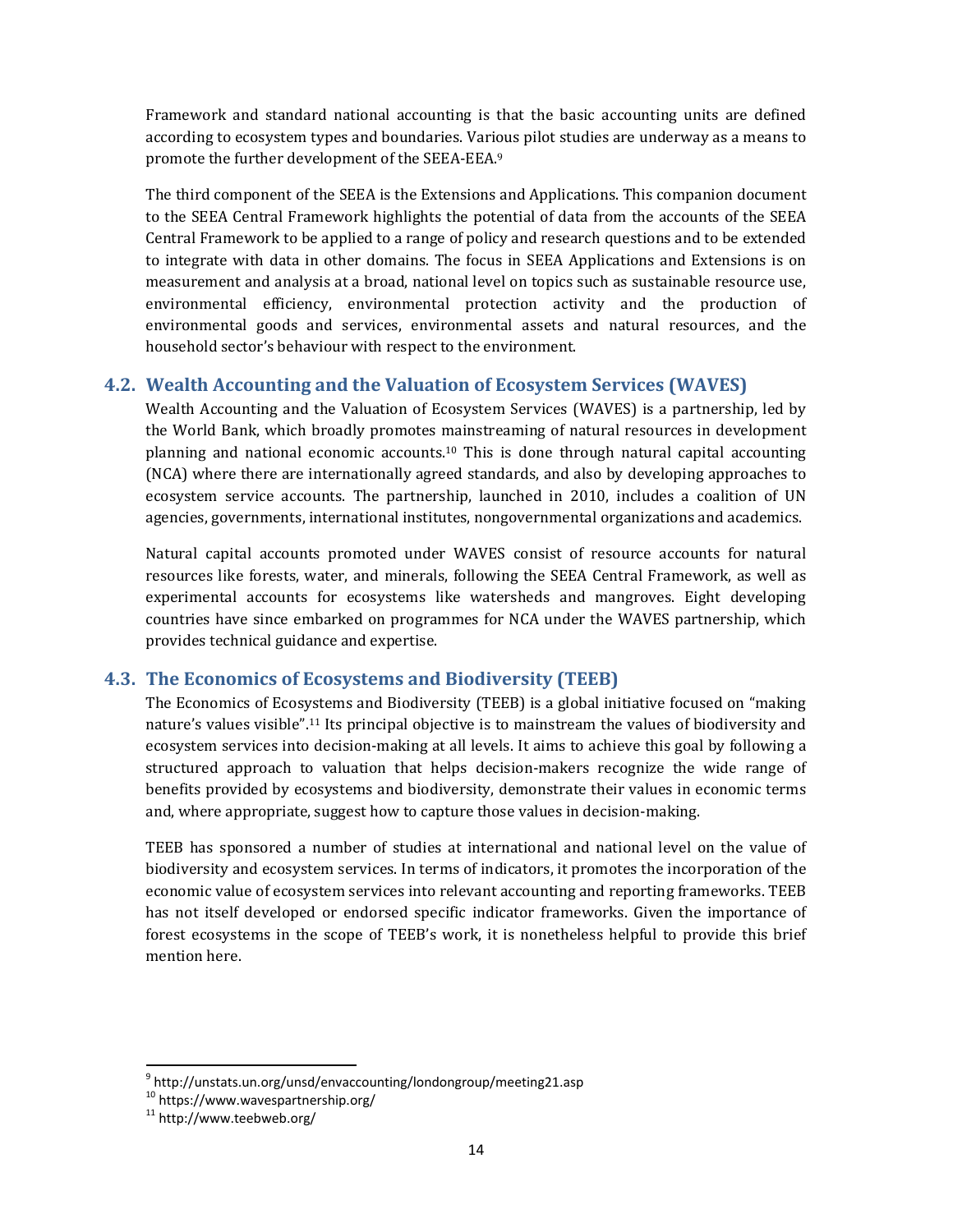# **5. Overview of assessment systems, including criteria and indicators developed by the forest sector which could be used to measure progress of the forest sector towards a green economy**

Previous sections of this paper presented the methods being developed to assess the progress of forest sector towards a green economy, notably a wide range of dashboards, composite indices, footprints and adjusted economic measures, for use at the global/international or national levels, and addressing a green economy as a whole. The objective of this section is to explore the linkages and interactions between the forest sector (in a broad sense) and the green economy as whole, and on that basis to make a preliminary set of proposals for discussion on how the progress of the forest sector towards a green economy could be measured.

This section takes as its starting point the background paper presented to the workshop on "Measuring and communicating the contribution of the forest sector to a green economy" in Rovaniemi in 2013 (Prins, 2013).

Since the Rovaniemi workshop many approaches to monitoring the transition towards a green economy have been developed and are being tested, as shown in the previous parts of this paper. The pace of research, experimentation and discussion is accelerating. In the forest sector, there has been an increase in awareness of the issues and challenges, and several sustainable forest management (SFM) processes have discussed the issue (reports on this will be made at the workshop).

This section addresses some background issues and then suggests proposals for an approach to measure the progress of the forest sector towards a green economy.

# **5.1. Can present forest sector monitoring systems assess the sector's progress towards a green economy?**

Most forest monitoring systems used at present have their origin in the need to manage timber production, combined with the need to monitor biodiversity and forest damage in the context of sustainable forest management. In most countries now, systems of criteria and indicators of sustainable forest management provide the framework for monitoring activities by governments or forest managers. Would these provide adequate information for managing the forest sector in a green economy, as described in previous parts of this paper? Table 1 compares systematically two sets of criteria and indicators of sustainable forest management (Forest Europe –FE- and Montréal Process - MP) with one of the general green economy indicator sets, the OECD green growth indicators – the one which is closest in its approach to that of the SFM criteria and indicator systems.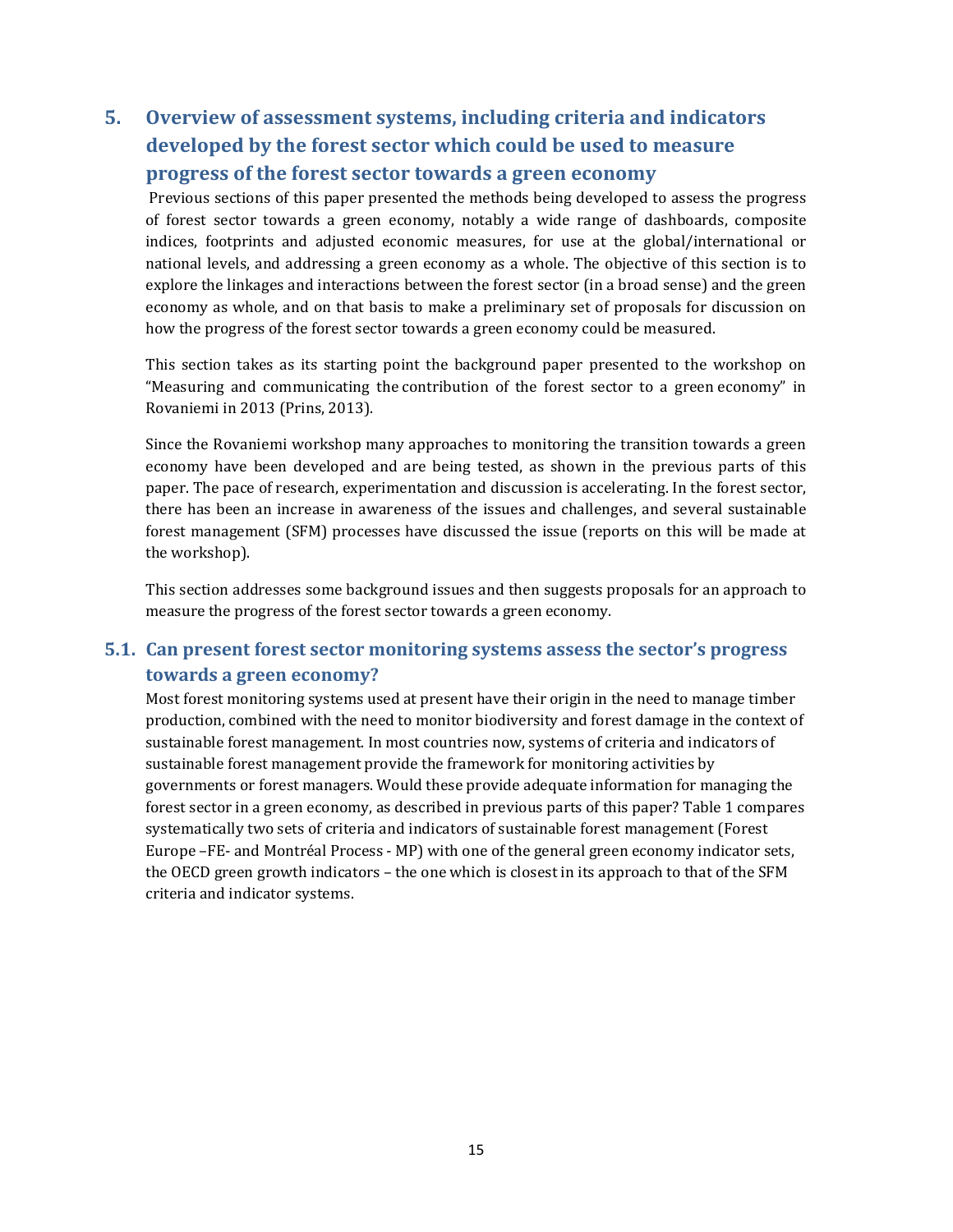## **Table 3 Simplified comparison of OECD green growth indicators and two criteria and indicator sets for sustainable forest management**

(for a more detailed comparison, see annex)

| <b>OECD</b> indicator                                                                           | <b>Related SFM indicators</b>                                                                                                          | <b>Comment</b>                                                                                                                                                                                                                                                                                                                                                                                                                                                                                                                                    |
|-------------------------------------------------------------------------------------------------|----------------------------------------------------------------------------------------------------------------------------------------|---------------------------------------------------------------------------------------------------------------------------------------------------------------------------------------------------------------------------------------------------------------------------------------------------------------------------------------------------------------------------------------------------------------------------------------------------------------------------------------------------------------------------------------------------|
| <b>Environmental and resource productivity</b>                                                  |                                                                                                                                        |                                                                                                                                                                                                                                                                                                                                                                                                                                                                                                                                                   |
| 1. CO <sub>2</sub> productivity(GDP<br>per unit of energy-related<br>CO <sub>2</sub> emissions) | Carbon stocks and flows, increment to<br>fellings ratio, wood products supply and<br>consumption, value added in the forest<br>sector. | Much of the relevant data is available, but<br>not so far analysed in terms of<br>"productivity". Essential to address<br>recycling and residues in the context of CO <sub>2</sub><br>productivity and to define productivity: in<br>the OECD system it refers to the ratio of<br>CO2 emissions from fossil fuel burning to<br>GDP. This would be feasible for the forest<br>sector but would leave aside some features<br>of the forest sector, notably the use of<br>renewable energy and the carbon<br>sequestration and storage in the sector |
| 2. Energy productivity<br>(energy input/output)                                                 | Wood energy supply and use (data<br>available through JWEE <sup>12</sup> )                                                             | SFM indicators focus on share of<br>renewables, including biomass/wood in<br>total energy, and energy vs. material uses<br>for wood. The productivity aspect could be<br>developed (ratio of renewable and non-<br>renewable energy to output in the forest<br>sector), and the situation for the forest<br>sector compared to that for other sectors.                                                                                                                                                                                            |
| 3. Material productivity<br>(material input/output)                                             | Consumption of wood, production of<br>products, (roundwood equivalents)                                                                | While production and consumption data or<br>estimates are available, there has been<br>little analysis of the ratios between the two<br>(material productivity) Use of Life Cycle<br>Assessment tools could develop material<br>productivity information                                                                                                                                                                                                                                                                                          |
| 5. Environmentally<br>adjusted multi-factor<br>productivity                                     | Forest land area, consumption of wood,<br>employment                                                                                   | Data are available on some factors (land,<br>labour, partly energy) as well as on output,<br>but data on capital are not addressed in<br>SFM systems. Nor do SFM indicators<br>address how efficiently the various<br>production factors are used or substitution<br>between production factors.                                                                                                                                                                                                                                                  |
| Natural asset base                                                                              |                                                                                                                                        |                                                                                                                                                                                                                                                                                                                                                                                                                                                                                                                                                   |
| 7. Forest resources                                                                             | Area, growing stock, health etc.                                                                                                       | Data available on forest resource. The<br>challenge is to present it in the format<br>needed for the wider green economy<br>systems.                                                                                                                                                                                                                                                                                                                                                                                                              |
| 10. Land resources                                                                              | Trends in forest area                                                                                                                  | Trends in land use for forests should and<br>can be integrated into broader land<br>resource analysis                                                                                                                                                                                                                                                                                                                                                                                                                                             |

 <sup>12</sup> Joint ECE/FAO/IEA Wood Energy Enquiry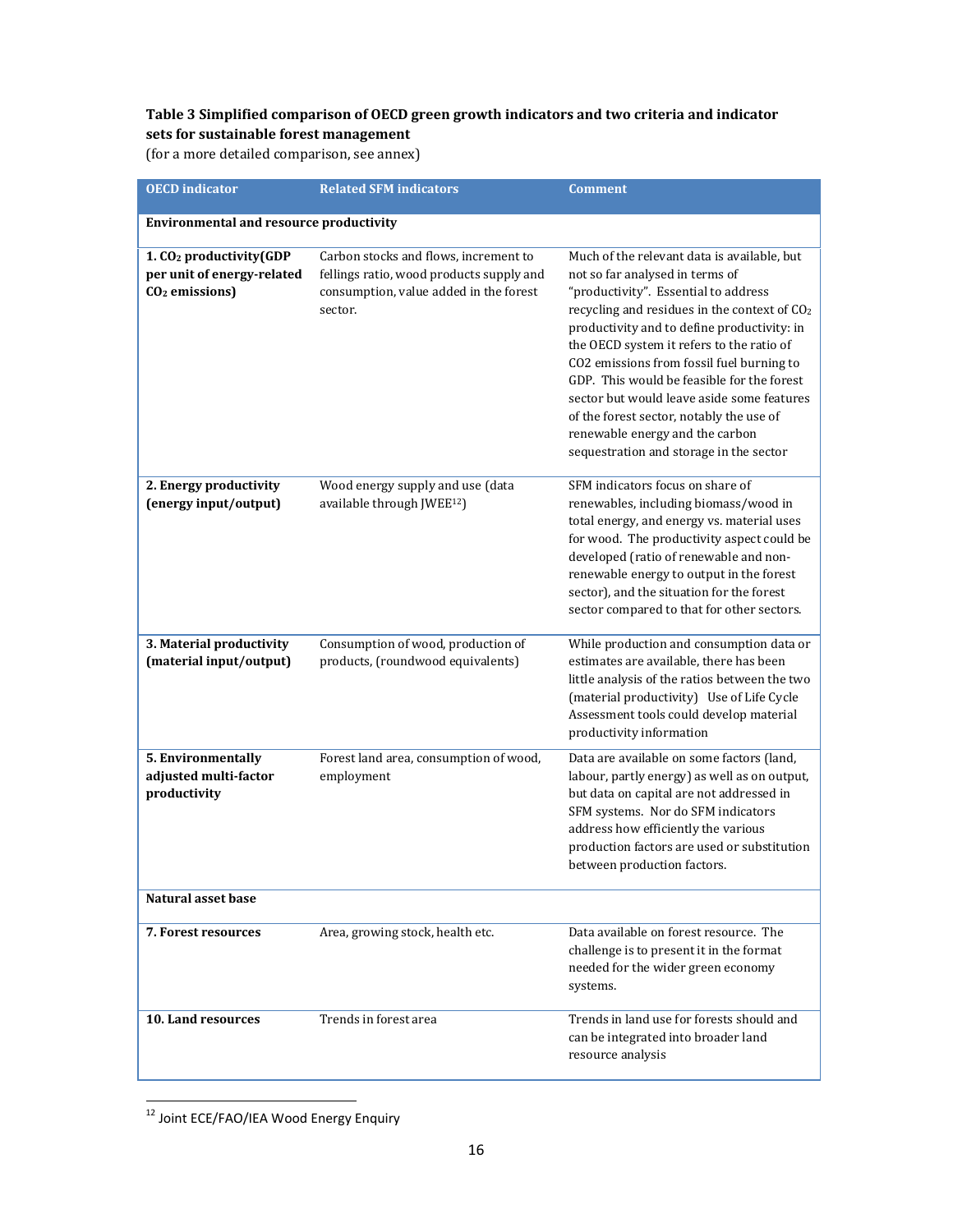|                                                                          | <b>Related SFM</b>                                                                                                                                       | <b>Comment</b>                                                                                                                                                                                                                                                                                                                                                                                                                                                                                                                                                             |  |
|--------------------------------------------------------------------------|----------------------------------------------------------------------------------------------------------------------------------------------------------|----------------------------------------------------------------------------------------------------------------------------------------------------------------------------------------------------------------------------------------------------------------------------------------------------------------------------------------------------------------------------------------------------------------------------------------------------------------------------------------------------------------------------------------------------------------------------|--|
| <b>OECD</b> indicator                                                    | <i>indicators</i>                                                                                                                                        |                                                                                                                                                                                                                                                                                                                                                                                                                                                                                                                                                                            |  |
| 11. Soil resources                                                       | Soil condition, soil degradation                                                                                                                         | Some data are available in SFM systems of<br>soil condition and degradation. They need<br>to be integrated into a broader approach,<br>especially as forest soils are often the least<br>damaged soils.                                                                                                                                                                                                                                                                                                                                                                    |  |
| <b>Economic opportunities and policy responses</b>                       |                                                                                                                                                          |                                                                                                                                                                                                                                                                                                                                                                                                                                                                                                                                                                            |  |
| 16. R&D of importance to<br><b>Green Growth</b>                          | Data are collected by UNFF and C&I<br>processes on total spending on research,<br>training and education in the forest<br>sector                         | For the purposes of green economy<br>analysis, it would be necessary to separate<br>R&D "of importance to Green Growth"<br>from other R&D. We are not aware of any<br>effort to do this within the sector's<br>analytical framework                                                                                                                                                                                                                                                                                                                                        |  |
| <b>18. Environment related</b><br>innovation                             |                                                                                                                                                          | The importance of innovation is accepted<br>(especially in the forest industries), but we<br>are not aware of monitoring of innovation<br>in the forest sector. The OECD gathers<br>information on development of<br>environment-related technologies, but a<br>breakdown is not available for the forest<br>sector.                                                                                                                                                                                                                                                       |  |
| 19. Production of<br>environmental goods and<br>services                 | Post-consumer recovery of paper and<br>wood, production of renewable wood<br>energy                                                                      | "Environmental goods and services" are<br>defined by OECD and Eurostat as those<br>goods and services which have an<br>environmental protection or resource<br>management purpose as their prime<br>objective (recovery of post-consumer<br>paper and supply of renewable energy<br>satisfy these conditions). Management of<br>forests which are "not available for wood<br>supply" or "not cultivated" is considered an<br>environmental service. However,<br>traditional SFM indicators do not<br>distinguish these activities from other<br>types of forest management |  |
| 20. International<br>financial flows of<br>importance to Green<br>Growth | C&I systems address financial flows for<br>SFM, but not international flows, and do<br>not separate those which concern "green<br>growth".               | International financial flows are addressed<br>by the fourth Global Objective on Forests<br>which aims to "reverse the decline in<br>official development assistance for<br>sustainable forest management."13                                                                                                                                                                                                                                                                                                                                                              |  |
| 21. Environmentally<br>related taxation                                  | C&I systems for SFM consider policies<br>and institutions to promote sustainable<br>forest management, which would include<br>specific taxation measures | It is not clear if tax systems for sustainable<br>forest management are also considered in<br>a green economy context as<br>"environmentally related taxation"                                                                                                                                                                                                                                                                                                                                                                                                             |  |
| 22. Energy pricing                                                       | C&I systems address the use of wood for<br>energy                                                                                                        | SFM analysis tends to focus on volumes of<br>wood biomass used for energy, but not on<br>pricing issues, which should be seen in a<br>much wider (all-energy) context.                                                                                                                                                                                                                                                                                                                                                                                                     |  |

 $^{13}$  Data were presented and analyzed in (UNECE/FAO, 2015)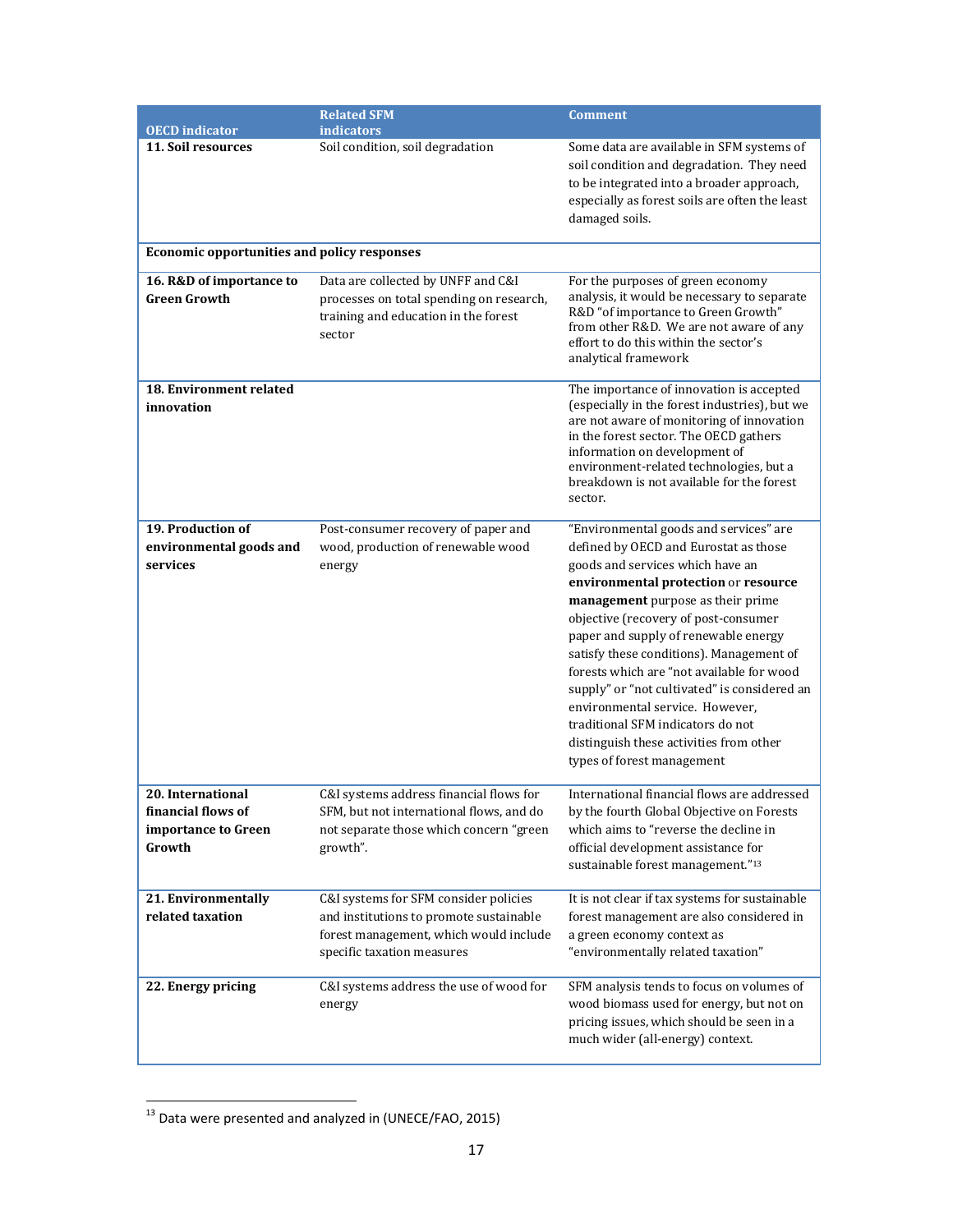Several preliminary conclusions may be drawn from table 3:

- $-$  There are many areas of complementarity between sustainable forest management indicators and green growth indicators, confirming the impression that the forest sector can make a major input to a green economy.
- $-$  It also appears that there are sufficient data sources in place to make possible a satisfactory tracking of the forest sector's progress towards a green economy.
- $-$  However, the focus of the two approaches (SFM and green economy) is quite different, and it is not satisfactory simply to transfer SFM indicators to address green economy issues.
- Areas which are important for green economy monitoring, but not directly addressed in present systems to monitor sustainable forest management include:
	- o Factor productivity/efficiency of resource use. Forest‐centred systems concentrate on volumes and flows, not on efficiency of use, whether of land, capital, labour or wood.
	- $\circ$  Accounting approaches and valuation of the elements of the forest sector. Traditional national accounts (SNA) are exclusively in monetary units. Economic-environmental accounts (SEEA) combine physical measures (ha of forest,  $m<sup>3</sup>$  of wood in the case of the forest sector) with monetary units, which can create valuation issues.
	- $\circ$  R&D, patents and innovation have received little attention in discussion of SFM. Little information is available on patents and innovation in the forest sector, although the potential importance of these is clear.

# **5.2. The role of green national accounting in the work on measuring progress of the forest sector towards a green economy**

Conventional macro-economic analysis and policy is highly dependent on the availability of reliable, recent and comparable information on national accounts, presented according to methods which have been codified and standardised over many years, notably through the System of National Accounts (SNA). The shortcomings of conventional national accounts (i.e. the SNA) such as: failure to include natural capital, distortion through omission of externalities, failure to include human wellbeing etc. have led to a major international effort to design and implement systems for economic and environmental accounting, also known as "green accounting". In particular the System of Environmental-Economic Accounting (SEEA) prepared under the aegis of the UN Statistical Commission<sup>14</sup> provides the necessary framework as well as detailed guidance for sectors, including agriculture and forestry. At the national level, it will not be possible to achieve truly evidence-based policy making for the green economy without a functional green national accounts system, based on sound theory and generating reliable and comprehensive data.

<sup>&</sup>lt;sup>14</sup> The System of Environmental-Economic Accounting (SEEA) contains the internationally agreed standard concepts, definitions, classifications, accounting rules and tables for producing internationally comparable statistics on the environment and its relationship with the economy. The SEEA framework follows a similar accounting structure as the System of National Accounts (SNA) and uses concepts, definitions and classifications consistent with the SNA in order to facilitate the integration of environmental and economic statistics. See section 4 for discussion of the SEEA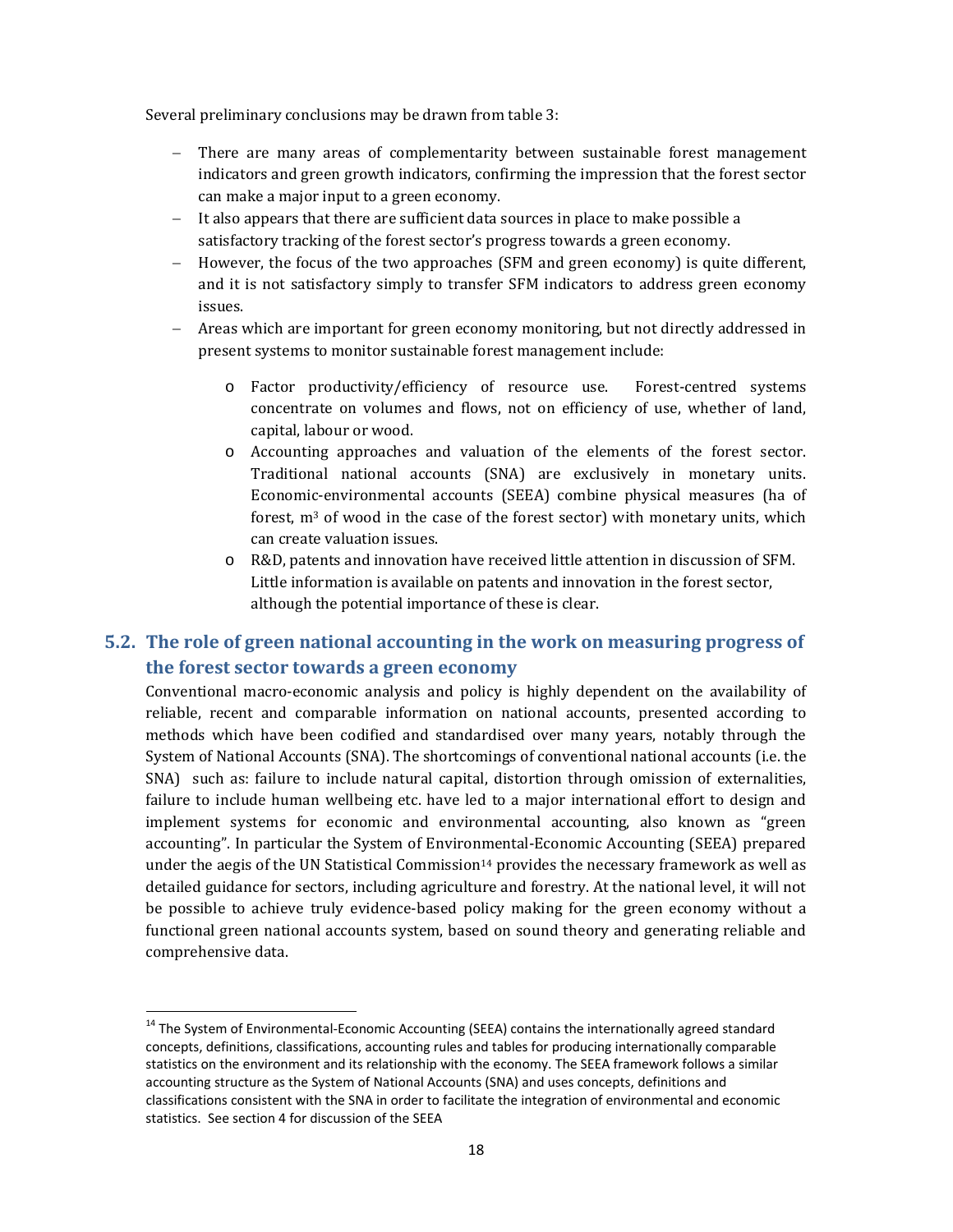The forest sector is a major challenge for those who are developing green national accounts systems, for a number of reasons, including the following:

- $-$  The importance of the "natural capital" contained in forests, and the difficulty measuring and valuing it, especially on an annual time scale;;
- The multi-functional nature of forestry, leading to many "non-market benefits" and other externalities, which are difficult to quantify in physical terms, and even more difficult to express in monetary terms;
- $-$  The long term nature of forestry, leading to complex issues of discount rates and assumptions as regards the future (risks over the rotation, possible changes in management objectives, future market conditions and prices etc.).

Experts, including the designers of criteria and indicator systems for sustainable forest management, have resisted the idea of systematically expressing all forest sector indicators in monetary terms, because of the above-mentioned conceptual problems, and because such a methodology seems to imply that all values, including environmental, social and cultural values, should be subordinated to economic values.

However, the concept of green national accounts has been developed in order to incorporate environmental, social and cultural values into evidence-based policy making, and analyse physical measures alongside monetary measures. Combining environmental and social values with traditional economic units should  $-$  if correctly implemented  $-$  be an effective way of promoting rational discussion and evidence based decision making, without unduly favouring economic values over other value systems.

Green national accounts systems are being developed and will be implemented, whatever the difficulties encountered. The conclusion to be drawn is that the forest sector, and especially researchers, could devote further efforts to generating forest sector related information in a form which can be used by the emerging green national accounts systems, both physical data and, where appropriate, monetary data, bearing in mind that valuation of non-market benefits of forests has, up till now, remained at the theoretical, rather than the policy level in most cases. The emergence of the green economy will probably give extra impetus and importance to these efforts.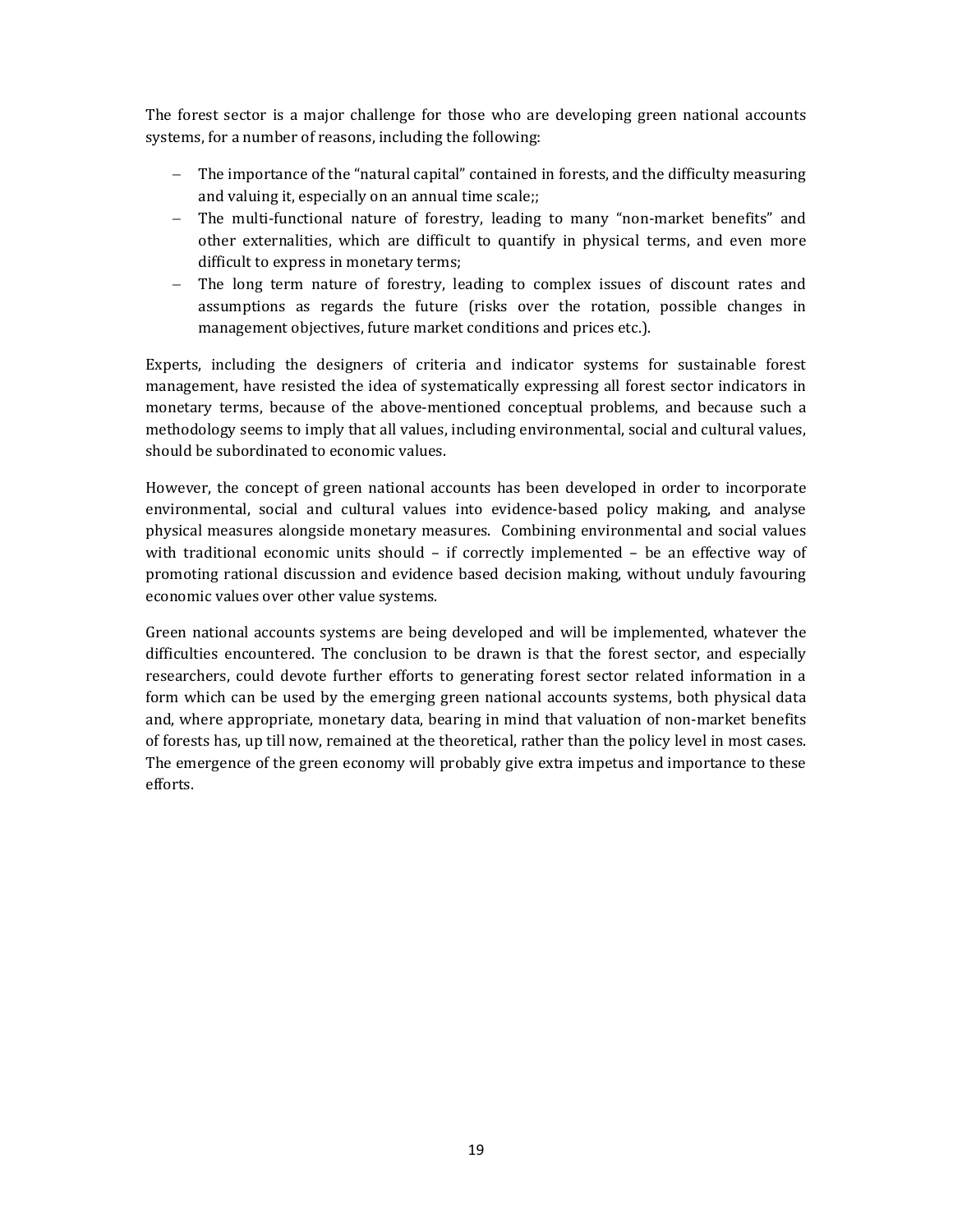#### *An example of natural capital accounts for forests*

*A recent study of natural capital accounts of the Forest Enterprise England (Forest Enterprise England, 2016),* although still exploratory and subject to revision, demonstrated that it is already possible to use a natural capital *account approach to produce policy relevant information. Table 5 summarises the main output of this study.*

*Table 5 Extracts from natural capital account of Forest Enterprise England (report year (2015/2016), in £ million)*



Note: For concepts and definitions see study (Forest Enterprise England, 2016). A number of headings have been omitted, as well as data for the baseline year and the change between the baseline and report year.

Whatever the shortcomings of the methodology and data (acknowledged by the authors), it is clear from this study that in England, the value of what is, at present, the core of most forest management and budgeting-timber sales and management costs - is much smaller than the external value provided in the form of carbon and recreation services by Forest Enterprise England. When this type of accounting is fully developed and accepted as a tool for management and policy formulation, in England and elsewhere, it is highly likely that priorities will change, as well as financial flows. In this regard, it is interesting to note that the UK National Ecosystem Assessment (2011) undertook scenario analysis of possible future trends concerning land use, population and income. The analysis concluded that in many cases, increases in monetary, marketed values of ecosystem services, such as agricultural crops or timber, could only *be achieved with declines in various non‐marketed ecosystem services, such as carbon sequestration. The development of improved and extended accounting systems would support even more refined and robust assessments of this type.*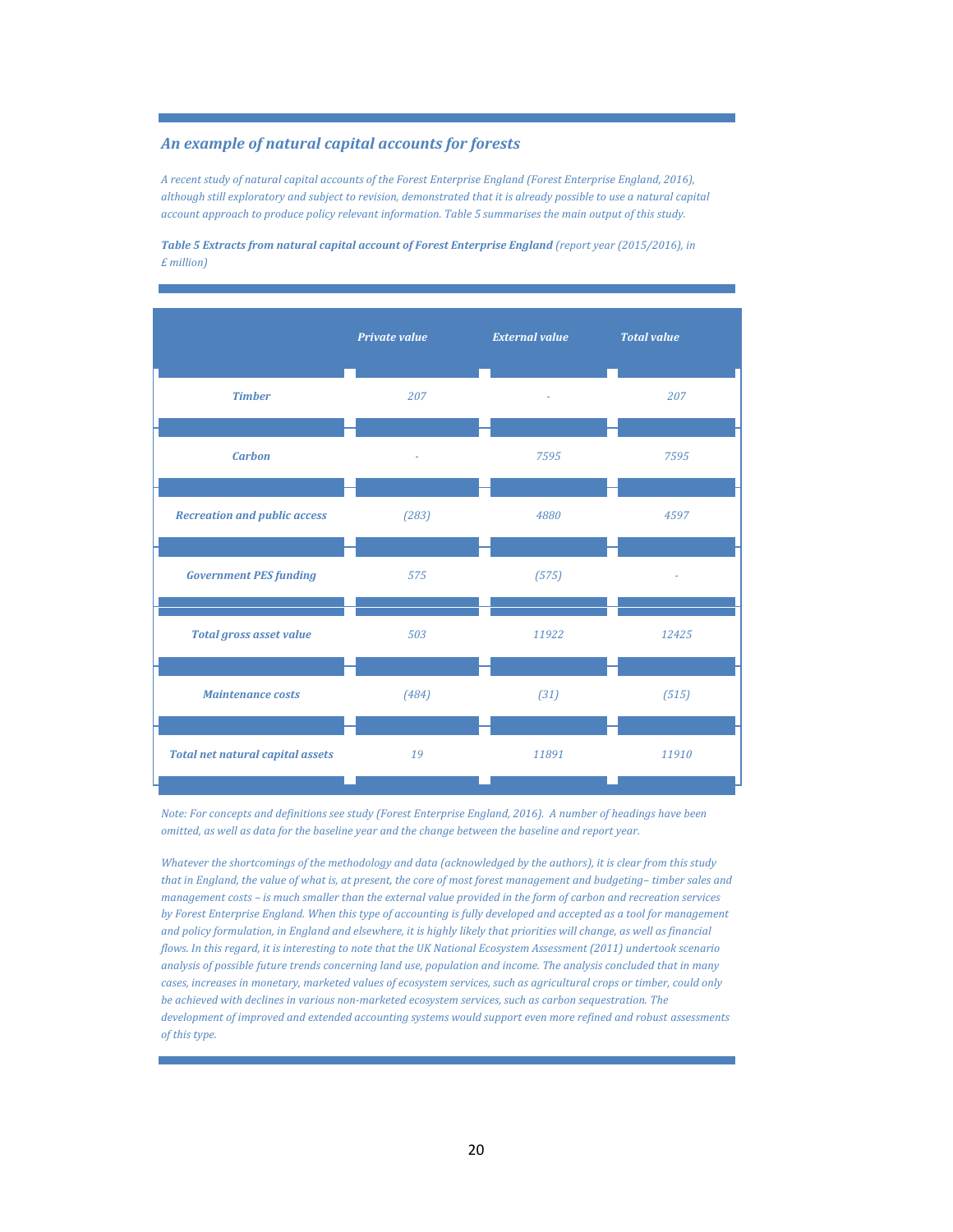# **5.3. What is needed to put in place an effective system to measure the progress of the forest sector towards a green economy?**

A system which is able to measure progress of the forest sector towards a green economy, in an objective, comparable and understandable way, will need significant investment, of time, political will and resources, as well as flexibility and open minds from all. The possible stages could be:

- Consensus forming, at the pan-European or global level, on what should be measured, as well as concepts, definitions, feasibility etc. (This paper is intended as a contribution to this initial discussion).
- $-$  Identification or creation of a framework for the development of the measurement system.
- Analysis of the sector's ability to generate the missing data and identification of the potential external systems/partners that had to be engaged.
- Widespread consultation and briefing with national correspondents and other information providers, as well as distribution of labour between partners, along the lines already developed for SFM by the team of specialists on monitoring SFM.
- Data collection, analysis and reporting.

However in some areas, deeper research and discussion will be needed before there is a realistic prospect of obtaining reliable and comparable data. These areas are briefly described below. 

**Integration of monetary measures into forest sector monitoring systems**. Integration of ecological processes into accounting systems is at the heart of the green economy. Obstacles to do this include the lack of some of the key biophysical data (in a format, and with a frequency compatible with national accounts), as well as the difficulties of expressing these physical flows in monetary terms. Therefore forest sector systems must make a major effort to bring together parameters of the sector not only in terms of  $m<sup>3</sup>$  or ha, but also in monetary terms as required by the SEEA framework. This is essential not only for analysis of progress towards a green economy, but also for communication with other sectors. This implies basic information collection on matters like prices, costs, salaries, revenues, and profitability, as well as new methods to put monetary values on aspects which have been measured up till now in physical units. These data should be used and monitored regularly and become a core, normal part of sector analysis, as they are for e.g. agriculture. They should be developed in accordance with existing guidelines notably SEEA and the SEEA Agriculture (includes also forestry) at present under consultation. Many of these data may be being collected already outside the forest sector, notably in the context of national accounts systems, so efforts to acquire this information should be carried out in cooperation with appropriate expert bodies, and harmonised with standard practice for national accounts.

**Definition and measurement of natural capital in forests**. There is a need to estimate the value, not only of growing stock at today's wood price, but also of net present value of future crops (discount rate, demand projections), as well as of forest land, adjusted by valuation of ecosystem services/externalities. This will necessitate major consultation and research on both concepts and data.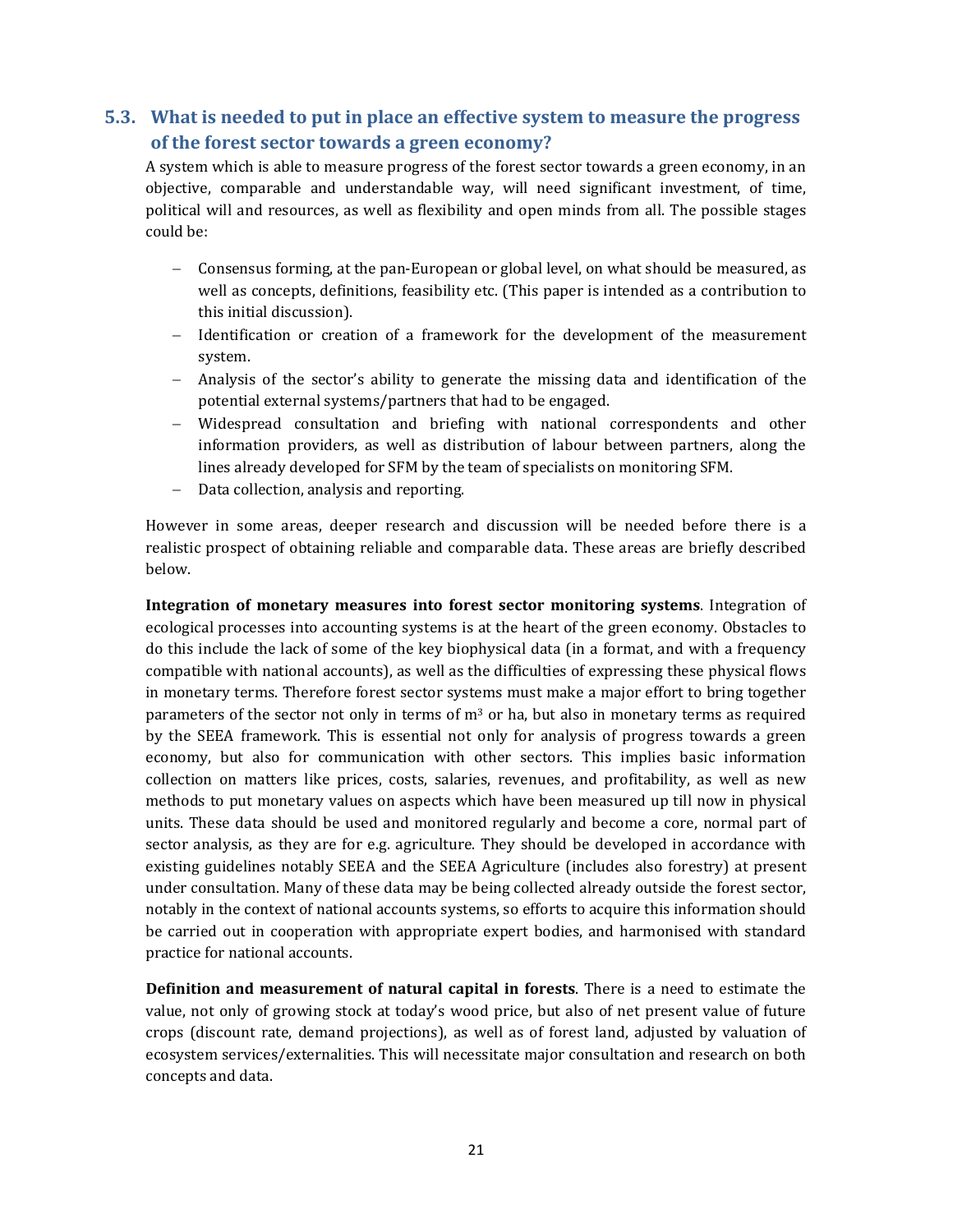**Wood flows** Efficiency of resource use and multi-factor productivity are also at the heart of the green economy concept. To estimate this, it is necessary to have a much more precise picture of flows of material and energy, something which is well understood at the level of individual plants, but much less well understood at the national level. The basis for this is available, for instance in the Wood Resource Balance, used in the second edition of the UNECE/FAO European Forest Sector Outlook Study (EFSOS II) (ECE/FAO, 2011), but there are still many gaps. This is not just a research topic but needs annual collection and publication of data. It is necessary to work with industry, who is the only ones able to collect this data. Volumes of recovered wood products should be addressed in the same effort, following successful experience in a few countries (e.g. Germany and the Netherlands, both of which are now in a position to monitor the volumes of wood products recovered for recycling after consumption).

# **5.4. An approach to measuring progress of the forest sector towards a green economy**

On the basis of the comparison above, and the discussion in the paper for Rovaniemi, a possible approach has been developed which might be used as subject for discussion for an appropriate debate, review and modification, as a framework to measure the progress of the forest sector towards a green economy. These very preliminary proposals, summarised below, could be used as one of the direction in which the discussion could develop after the workshop on 21 October 2016. 

#### **What questions should a measurement system try to answer?**

The measurement system, when in place, should aim to answer the following questions:

- How much, and in what way, is the forest sector contributing to a green economy?
- How to define the "greenness" of the forest sector? How specific is the forest sector's contribution? To which extent the "greenness" of the sector can be measured with the use of general tools (described in the first sections of this paper)? Which additional tools, specific for the forest sector should be developed?
- How "green" is the forest sector? Is the forest sector becoming more "green"? Which parts of the sector (by country and activity) are more "green" and which less "green"?
- $-$  In which countries is the forest sector better integrated in (making the most contribution to) a green economy?
- How "green" is the forest sector compared to other sectors?

#### **Structure**

The Rovaniemi Action Plan for the Forest Sector in a Green Economy (ECE/FAO, 2014) has eight "principles" in the preamble and five "pillars". Combining them<sup>15</sup> leads to the following five headings which are proposed to structure the measurement of the progress of the forest sector towards a green economy:

- Sustainable and efficient use of natural resources;
- Low carbon forest sector (e.g. contribution to mitigation of, and adaptation to, climate change);
- Sustainability of the work force;

<sup>&</sup>lt;sup>15</sup> The process of analyzing the Action Plan and other aspects is described in detail in the 2013 paper (Prins, 2013), and not repeated here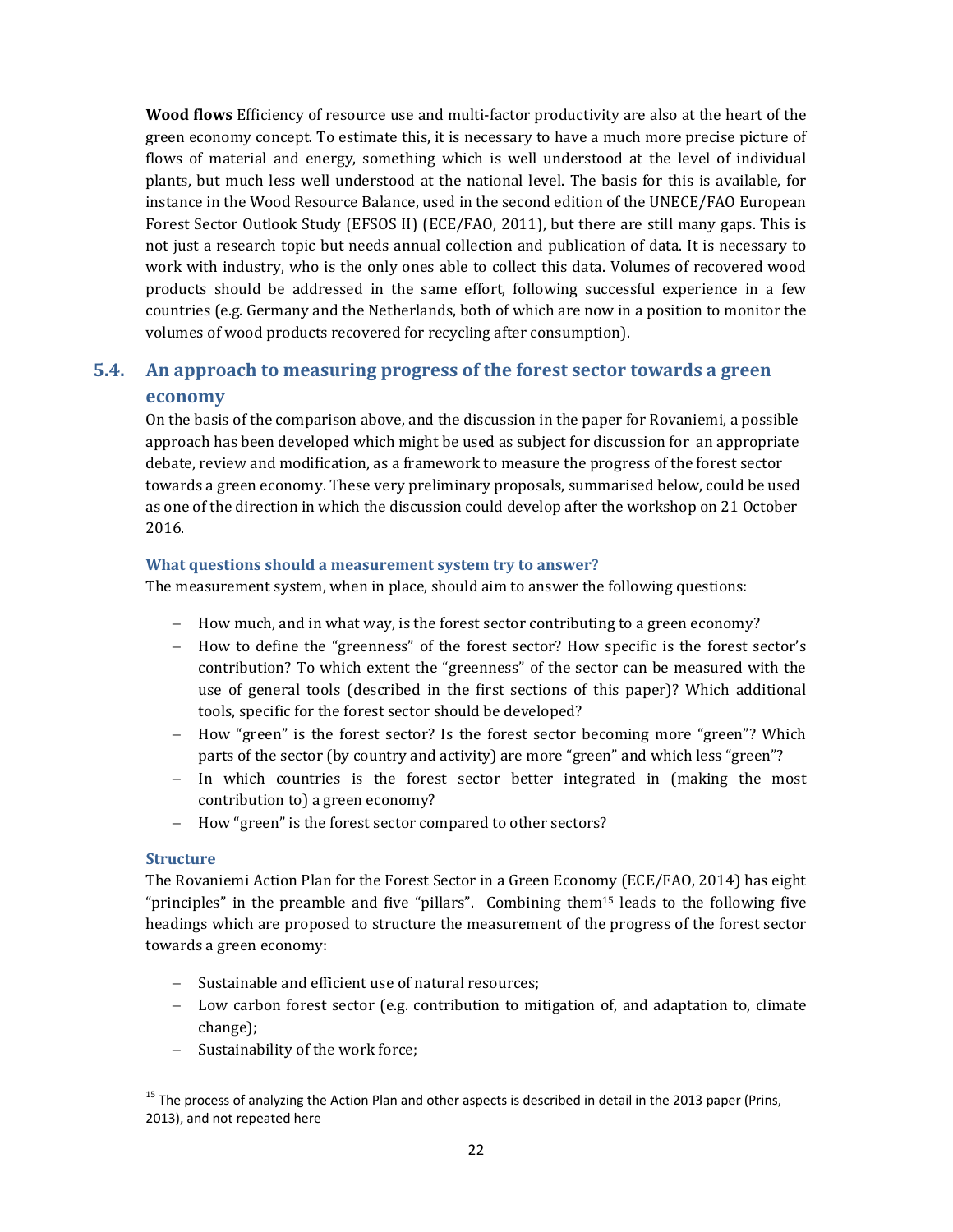- Integration of externalities and payment for ecosystem services;
- Good governance and evidence based decision making.

#### **Six main areas of measurement**

It is proposed that the measurement system be structured around six main areas, which are summarised below, with some explanatory justification.

- 1. **Conservation of forest natural capital**. The conservation over time of the forest capital has always been at the heart of the concept of sustainable forest management, and is monitored by existing systems of criteria and indicators of sustainable forest management. This aspect will not lose importance in a green economy, and must continue to be measured. However, in an emerging green economy, this centuries old forestry concept will need to be expressed in terms which are understood by and compatible with emerging green accounting systems (see next section). The expression of the value of the forest natural capital should include not only wood stocks and flows but also the value of the non-market functions, and any increase or reduction in the forest's capacity to supply them. This is well known to be a very challenging exercise.
- 2. *Multi factor productivity and efficient use of <i>resources*. It is known that there is little waste in the forest industries, as residues are used for other products or for energy; recycling of paper and, increasingly, wood products, is widespread. However traditional analysis of the sector has focused on whether "enough" material is available, and less on how efficiently it is used. In a green economy, it will also be necessary to increase efficiency in the use of all resources, notably wood, but also energy, labour and carbon, and monitor these trends.
- 3. *Contribution to climate change mitigation*. A green economy gives high priority to climate change mitigation, an area where forests and forest products play an important and complex role, notably through carbon sequestration and storage, as well as substitution, for non-renewable materials and energy sources. A "cascade" approach (using wood first as raw material, and only afterwards as energy source) is often advocated. However, at the national level, the forest sector contribution to climate change mitigation varies widely according to circumstances: extent of forests, increment/harvest balance, size and efficiency of wood processing industries, importance of renewable energy, consumption and recycling patterns etc. Furthermore this contribution can change over time, sometimes rapidly, for instance because of forest damage, market conditions or increased use of wood energy. The profile of each national contribution in this area should be described and any significant changes monitored.
- 4. *Integration of externalities and payment for forest ecosystem services*. Integration of externalities, and their correction through adapted market mechanisms, is essential parts of a green economy. There are many externalities in the forest sector, notably as regards the ecosystem services provided by forests, usually without any monetary compensation. However, systems are being developed and put in place for payment for forest ecosystem services. Quantification of these services and monitoring of efforts to correct them are essential to measure the forest sector's contribution to a green economy.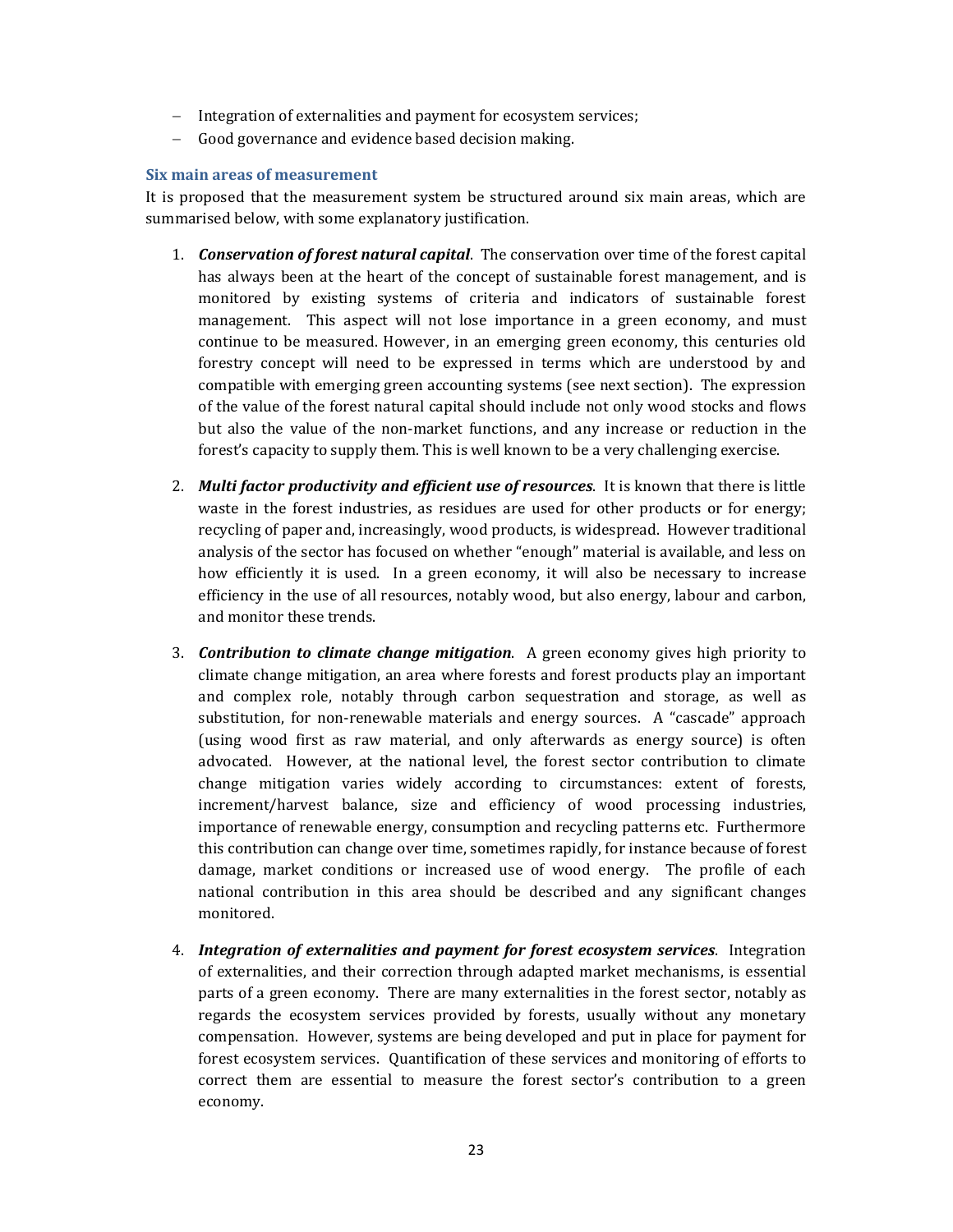- 5. **Sustainability of the forest sector work force**. The development of "decent green jobs" and reduction of social exclusion are part of all green economy strategies. The protection of the work force against occupational injuries and disease are part of this, as is appropriate education and training, enabling the work force to contribute to a green economy and address the new challenges which will emerge. High accident/injury rates and inadequate education and training would significantly hinder progress towards a green economy. Finally the creation or maintenance of "decent green jobs" (as defined by ILO and mentioned in the Action Plan) is an essential part of a green economy, and thus of the forest sector in a green economy.
- 6. *Good governance and evidence based decision making*. Good governance is an important part of a green economy. Although governance in the forest sector is already monitored in criteria and indicators of sustainable forest management, the profound changes necessary in methods and attitudes to move towards a green economy make it necessary to monitor how the sector is responding to the emerging governance challenges. In a very real sense, a green economy is based on changes in governance and decision making, using modified information input (e.g. corrected for externalities). Therefore the quality of governance should also be measured as part of the transition to a green economy.

#### **Some indicators which might be used to measure progress of the forest sector towards a green economy**

The list below is an initial set of ideas, structured according to the six areas outlined above. It is not a formal proposal, but an illustration of the type of indicators which might be useful.

## **Table 4 Some indicators which might be used to measure progress of the forest sector, at the national level, towards a green economy**

| (as proposed to roundtable at Metsä 2013, Rovaniemi)) |  |
|-------------------------------------------------------|--|
|-------------------------------------------------------|--|

|              | <b>Indicator</b>                                                                                                                                    | Direction of "progress" <sup>16</sup> |
|--------------|-----------------------------------------------------------------------------------------------------------------------------------------------------|---------------------------------------|
| 1            | Conservation of forest natural capital                                                                                                              |                                       |
| 1.1          | Change in forest natural capital: physical parameters and monetary<br>value of land and trees, adjusted for externalities and ecosystem<br>services | Stability or increase                 |
| $\mathbf{2}$ | Multi-factor productivity and efficient use of resources                                                                                            |                                       |
| 2.1          | Material productivity in the forest sector                                                                                                          | Increase                              |
| 2.2          | Energy productivity in the forest sector <sup>17</sup>                                                                                              | Increase                              |
| 2.3          | Recovery rates for paper and wood products                                                                                                          | Increase                              |
| 3            | Contribution to climate change mitigation                                                                                                           |                                       |

 $16$  Change in the direction indicated would constitute progress towards a green economy and change in the other direction would be movement away from a green economy. In many cases, there will be some maximum achievable level which should be defined, so "increase" would not be infinitely possible.<br><sup>17</sup> A distinction should be made between inputs of fossil energy and of renewable energy.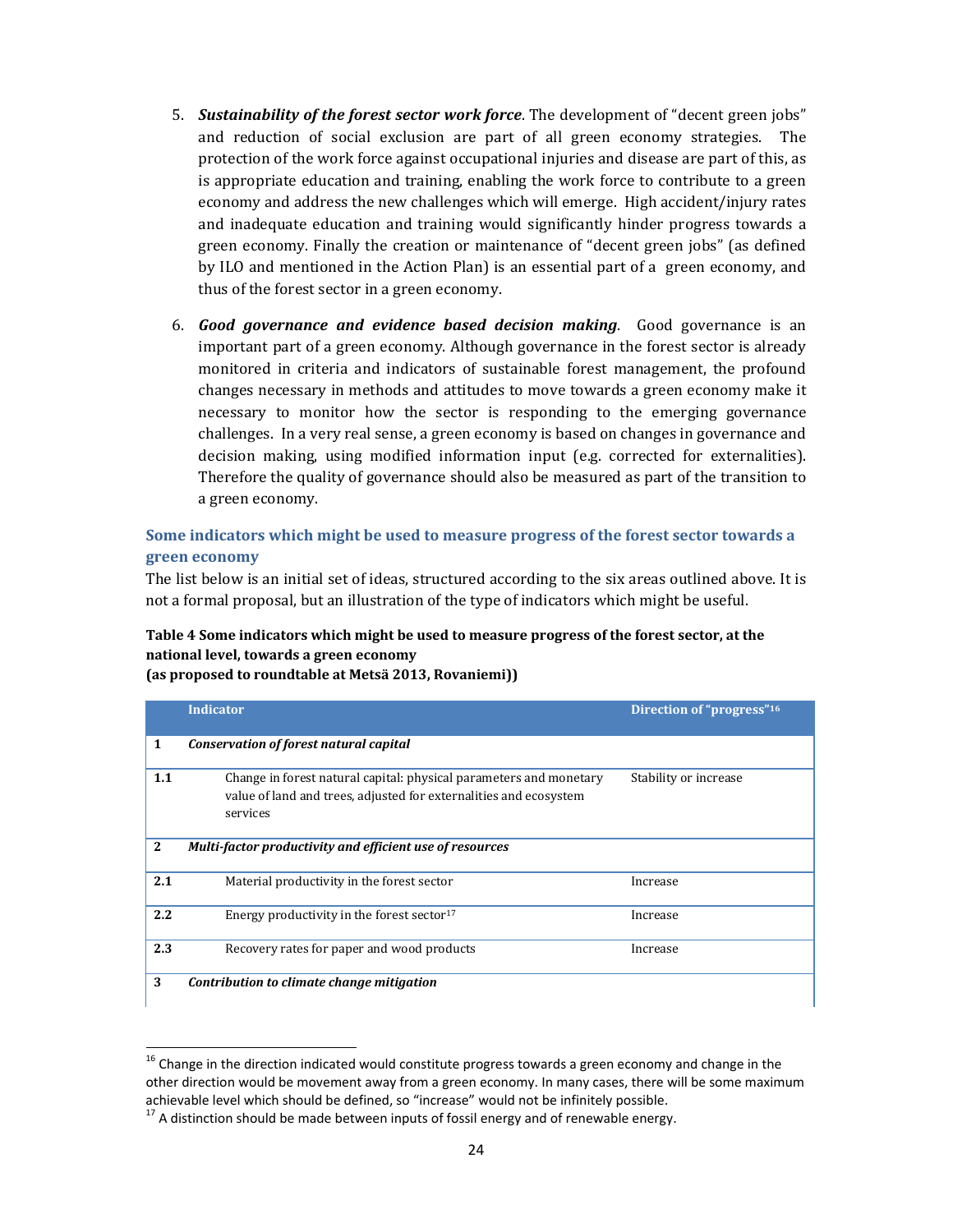|     | <b>Indicator</b>                                                                                                               | Direction of "progress" <sup>18</sup>                                                                                                  |
|-----|--------------------------------------------------------------------------------------------------------------------------------|----------------------------------------------------------------------------------------------------------------------------------------|
| 3.1 | Carbon stocks and flows in forest ecosystems and harvested wood<br>products                                                    | Increase in stocks and<br>decrease in net emissions                                                                                    |
| 3.2 | Share of wood energy in total primary energy supply                                                                            | Increase <sup>19</sup>                                                                                                                 |
| 3.3 | A measure of substitution or cascaded use in the forest sector                                                                 | Progress would be a relatively<br>high share of use as raw<br>material compared to use for<br>energy, provided wastage was<br>kept low |
| 4   | Integration of externalities and payment for forest ecosystem services                                                         |                                                                                                                                        |
| 4.1 | Value of ecosystem services provided by forests                                                                                | Increase                                                                                                                               |
| 4.2 | Systems in place for payment of ecosystem services: number of<br>systems and total value of transactions                       | Increase                                                                                                                               |
| 4.3 | Value of forest related carbon markets                                                                                         | Increase                                                                                                                               |
| 5   | Sustainability of the forest sector work force                                                                                 |                                                                                                                                        |
| 5.1 | Occupational safety and health of the forestry work force                                                                      | Increase                                                                                                                               |
| 5.2 | Investment in education and training                                                                                           | Increase                                                                                                                               |
| 5.3 | Number of "decent green jobs" in the forest sector (or share of decent<br>green jobs in total employment by the forest sector) | Increase                                                                                                                               |
| 6   | Good governance and evidence based decision making                                                                             |                                                                                                                                        |
| 6.1 | National forest programme integrated into broader national policies<br>and programmes for a green economy                      | Existence of an NFP which<br>complies with agreed<br>guidelines <sup>20</sup>                                                          |
| 6.2 | Monitoring systems capable of supplying green economy indicators<br>and data required for national green accounting systems    | Existence of systems                                                                                                                   |

 $18$  Change in the direction indicated would constitute progress towards a green economy and change in the other direction would be movement away from a green economy. In many cases, there will be some maximum

achievable level which should be defined, so "increase" would not be infinitely possible.<br>
<sup>19</sup> This requires further discussion and putting in context. However, it is clear that the use of wood for energy<br>
is important an

<sup>&</sup>lt;sup>20</sup> For instance, those defined by Vienna Resolution V1 and the MCPFE Approach to National Forest Programmes in Europe.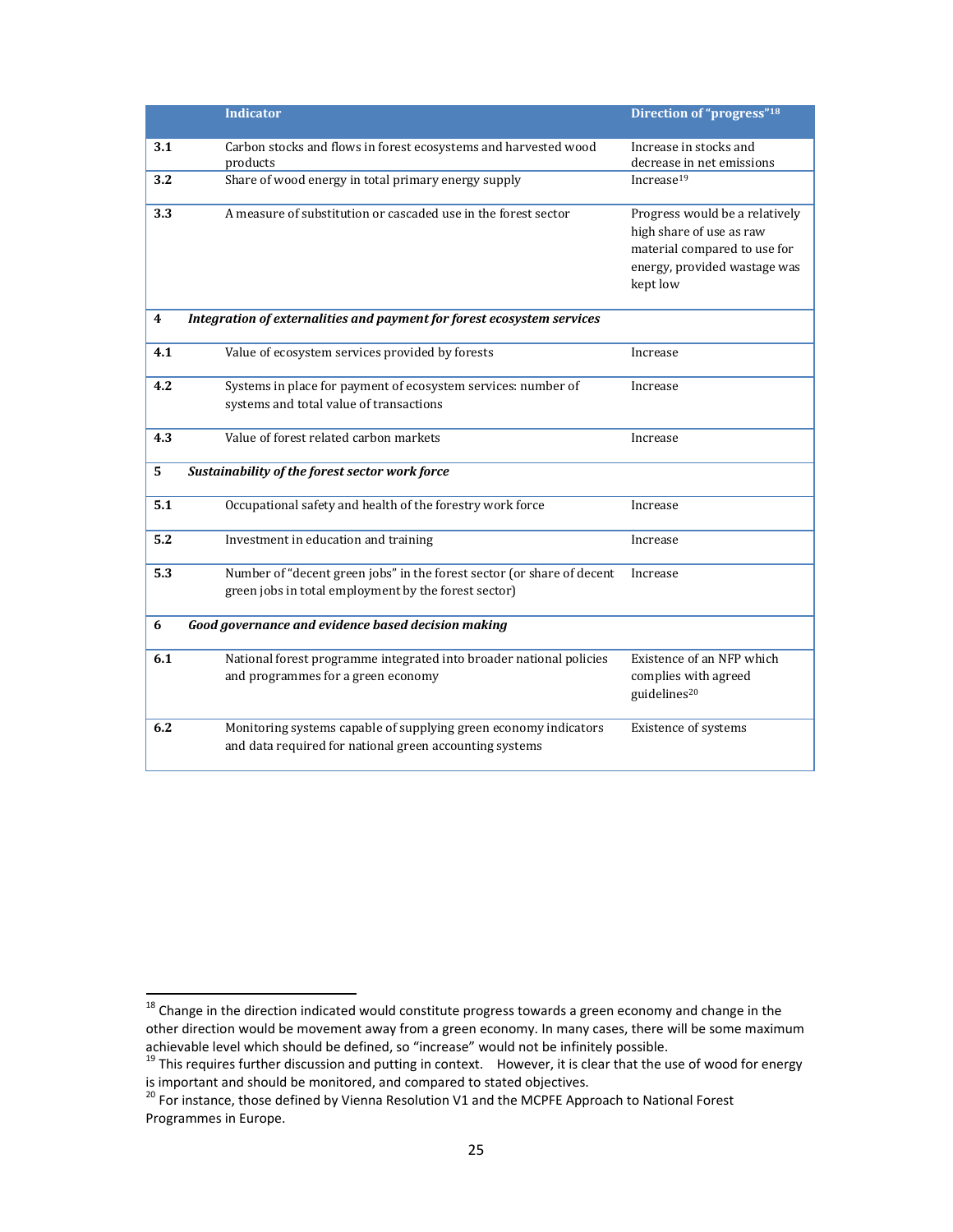#### **References**

—. 2011. *The European Forest Sector Outlook Study II 2010‐2030.* Geneva : UN, 2011. 

Czech Statistical Office (2013). *Green Growth in the Czech Republic: Selected Indicators 2013*. Prague, Czech Republic. 

ECE/FAO. 2014. Rovaniemi Action Plan for the Forest Sector in a Green Economy. Geneva: UN, 2014. ECE/TIM/SP/35, ISBN 978-92-1-117078‐8. 

Forest Enterprise England. 2016. *Natural Capital Accounts* 2015/2016. Bristol : Forestry Commission England, 2016.

Green Growth Knowledge Platform (2013). *Moving towards a common approach on green growth indicators*. (GGKP Scoping Paper No. 1). Geneva, Switzerland: GGKP.

Green Growth Knowledge Platform (2016). *Measuring Inclusive Green Growth at the Country Level: Taking Stock of Measurement Approaches and Indicators*. (GGKP Research Committee on Measurement & Indicators Working Paper 02). Geneva, Switzerland: GGKP. 

OECD. (2011). *Towards Green Growth: Monitoring Progress ‐ OECD Indicators*. Paris, France: OECD. 

OECD. (2014). *Green Growth Indicators 2014*. OECD Green Growth Studies. Paris, France: OECD. 

OECD. (2016). *OECD Policy Highlights: Measuring the transformation of the economy. Green Growth Indicators*. Policy Perspectives. Paris, France: OECD.

Prins, Kit. 2013. *Measuring progress of the forest sector towards the green economy: some proposals*. 2013. http://www.unece.org/index.php?id=31343#/. 

Statistics Netherlands. (2012). Green Growth in the Netherlands 2012, The Hague, The Netherlands: Statistics Netherlands.

Statistics Netherlands. (2015). Green Growth in the Netherlands 2015, The Hague, The Netherlands: Statistics Netherlands.

UK National Ecosystem Assessment (2011) *The UK National Ecosystem Assessment Technical Report*. UNEP‐WCMC, Cambridge. 

United Nations (2012a). *System of Environmental‐Economic Accounting 2012: Central Framework*. United Nations, European Commission, Food and Agriculture Organization of the United Nations, International Monetary Fund, Organisation for Economic Cooperation and Development, World Bank.

United Nations (2012b). *System of Environmental‐Economic Accounting 2012: Experimental Ecosystem Accounting*. United Nations, European Commission, Food and Agriculture Organization of the United Nations, Organisation for Economic Co-operation and Development, World Bank Group.

United Nations (2016). *System of Environmental‐Economic Accounting for Agriculture, Forestry and Fisheries: SEEA Agriculture*. United Nations, Food and Agriculture Organization of the United Nations.

UNEP (2011). *Towards a green economy: pathways to sustainable development and poverty eradication*. Nairobi, Kenya: UNEP. 

UNEP. (2012a). *Measuring Progress towards an Inclusive Green Economy*. Geneva, Switzerland: UNEP. 

UNEP (2014). *Using indicators for Green Economy Policymaking*. Nairobi, Kenya: UNEP. 

UNEP (2015a). *Uncovering Pathways Towards an Inclusive Green Economy: A Summary for Leaders.* Nairobi, Kenya: UNEP. 

UNEP (2015b). *The Green Economy Progress Measurement Framework*. Geneva, Switzerland: UNEP.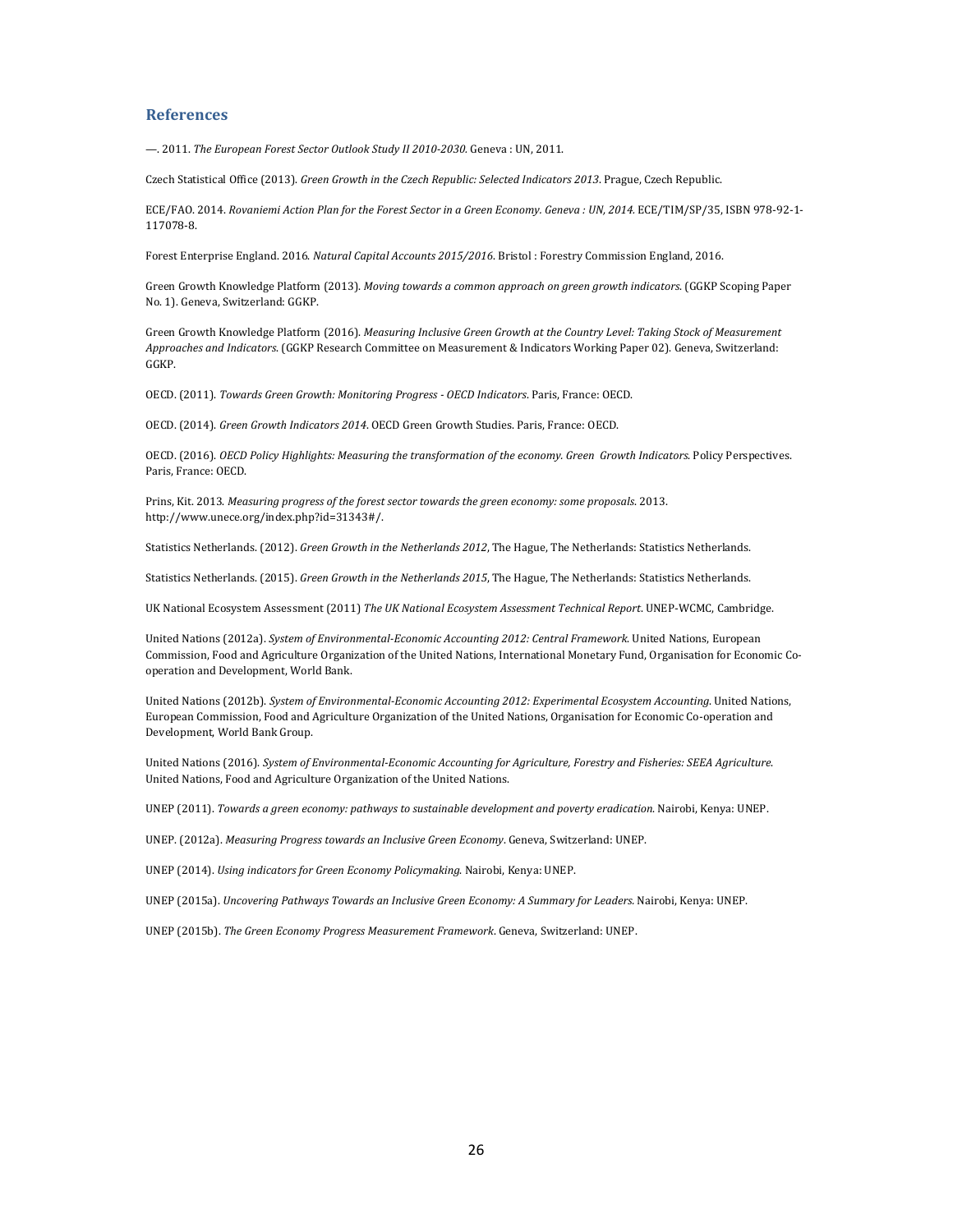## **Annex**

OECD green growth indicators and SFM indicators (comprehensive approach, as opposed to the selection in table X)

| <b>OECD</b> indicator                                | <b>Related SFM</b><br><i>indicators</i>                                                                      | FE.      | <b>MP</b>                                            | <b>Comment</b>                                                                                                                                                                                                                                                                                                                       |
|------------------------------------------------------|--------------------------------------------------------------------------------------------------------------|----------|------------------------------------------------------|--------------------------------------------------------------------------------------------------------------------------------------------------------------------------------------------------------------------------------------------------------------------------------------------------------------------------------------|
| Socio-economic context and characteristics of growth |                                                                                                              |          |                                                      | Broad socio-economic context<br>indicators, not applicable to an                                                                                                                                                                                                                                                                     |
| <b>Economic growth and</b><br>structure              | <b>NA</b>                                                                                                    |          |                                                      | individual sector                                                                                                                                                                                                                                                                                                                    |
| <b>Productivity and trade</b>                        | NA                                                                                                           |          |                                                      |                                                                                                                                                                                                                                                                                                                                      |
| <b>Inflation and</b><br>commodity prices             | <b>NA</b>                                                                                                    |          |                                                      |                                                                                                                                                                                                                                                                                                                                      |
| <b>Labour markets</b>                                | <b>NA</b>                                                                                                    |          |                                                      |                                                                                                                                                                                                                                                                                                                                      |
| Socio-demographic<br>patterns                        | NA                                                                                                           |          |                                                      |                                                                                                                                                                                                                                                                                                                                      |
| Income and education                                 | <b>NA</b>                                                                                                    |          |                                                      |                                                                                                                                                                                                                                                                                                                                      |
| Environmental and resource productivity              |                                                                                                              |          |                                                      |                                                                                                                                                                                                                                                                                                                                      |
| 1. CO <sub>2</sub> productivity                      | Carbon stocks<br>and flows,<br>increment to<br>fellings ratio,<br>wood products<br>supply and<br>consumption | 1.4, 3.1 | 2.b, 2.d,<br>5.a, 5.b,<br>5.c,<br>6.1.a,<br>$6.1$ .i | CO <sub>2</sub> productivity in forest ecosystems<br>and in forest products industry and<br>consumption represent fundamentally<br>different issues (carbon sink, life cycle<br>assessment). Much of the data is<br>available, but not so far analysed in<br>terms of "productivity". Essential to<br>address recycling and residues |
| 2. Energy productivity                               | Wood energy<br>supply and use                                                                                | 6.9      | 5.c                                                  | SFM indicators focus on share of<br>renewables in energy, and energy vs.<br>material uses for wood. Productivity<br>aspect could be developed (energy<br>input - with breakdown<br>renewable/non-renewable - compared<br>to product output), and situation for<br>wood compared with other materials.                                |
| 3. Material productivity                             | Consumption of<br>wood,<br>production of<br>products,<br>(roundwood<br>equivalents)                          | 6.7      | 6.1.d                                                | Use of Life Cycle Assessment tools<br>could develop material productivity<br>information                                                                                                                                                                                                                                             |
| 4. Water productivity                                | NA                                                                                                           |          |                                                      | Some forest industries (pulp, paper,<br>fibreboard) are major water<br>consumers, but this is not addressed in<br>SFM analysis                                                                                                                                                                                                       |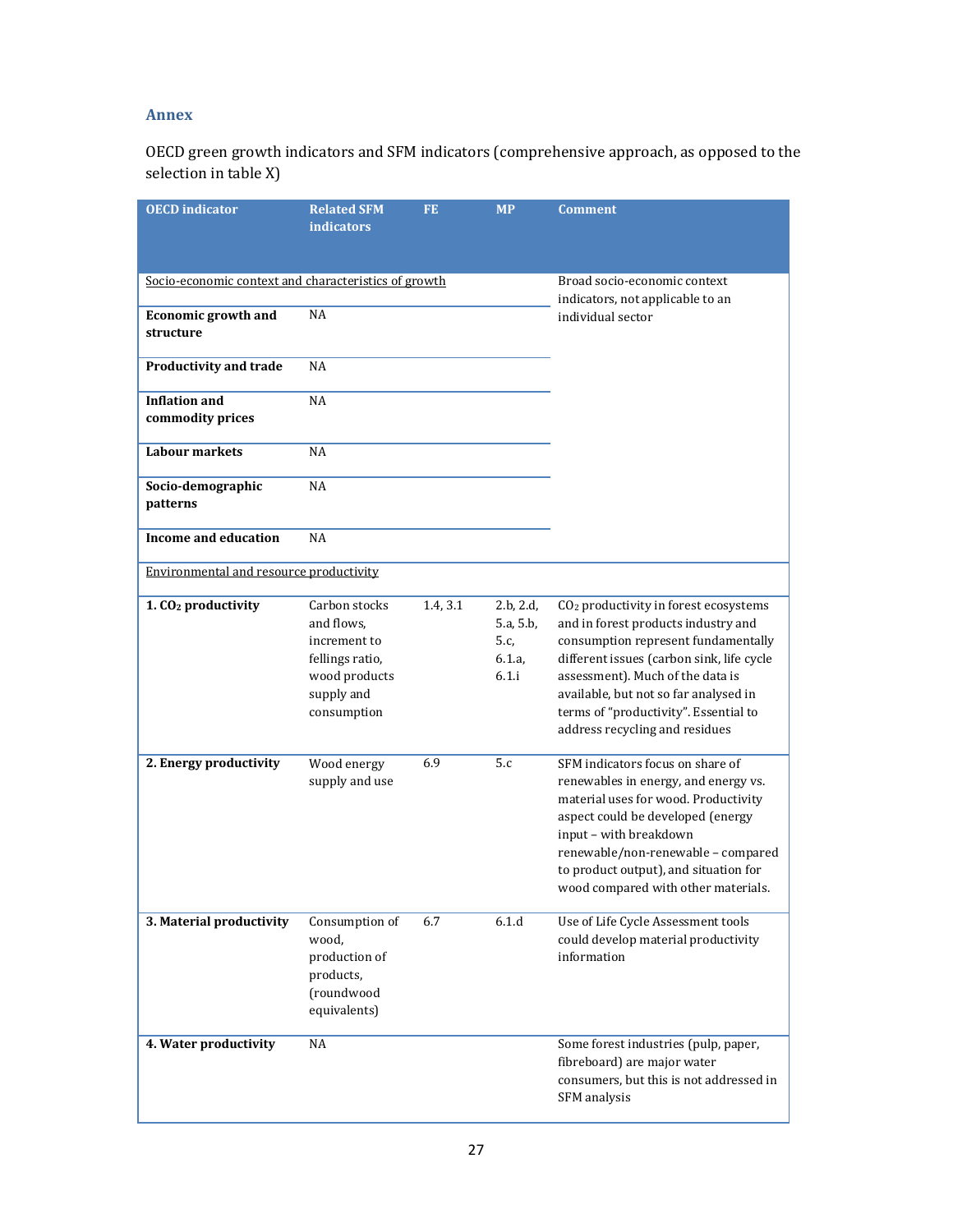| <b>OECD</b> indicator                                                         | <b>Related SFM</b><br><i>indicators</i>                                                                   | <b>FE</b>             | <b>MP</b>                       | <b>Comment</b>                                                                                                                                                                                                                                                                   |
|-------------------------------------------------------------------------------|-----------------------------------------------------------------------------------------------------------|-----------------------|---------------------------------|----------------------------------------------------------------------------------------------------------------------------------------------------------------------------------------------------------------------------------------------------------------------------------|
| 5. Multi-factor<br>productivity                                               | Forest land area,<br>consumption of<br>wood,<br>employment                                                | 6.5, 6.7              | 6.1.d.<br>6.3.a                 | Data are available on some factors<br>(land, labour, partly energy) as well as<br>on output, but data on capital not<br>addressed in SFM system. Nor do SFM<br>indicators address how efficiently the<br>various production factors are used or<br>substitution between factors. |
| Natural asset base                                                            |                                                                                                           |                       |                                 |                                                                                                                                                                                                                                                                                  |
| 6. Freshwater resources                                                       | NA                                                                                                        |                       |                                 |                                                                                                                                                                                                                                                                                  |
| <b>7. Forest resources</b>                                                    | Area, growing<br>stock, health etc.                                                                       | 1.1, 1.2,<br>2.4, 3.1 | 1.1.a,<br>2.a, 2.d,<br>3.a, 3.b | Data available on forest resource. The<br>challenge is to present it in the format<br>needed for the wider green economy<br>systems.                                                                                                                                             |
| 8. Fish resources                                                             | <b>NA</b>                                                                                                 |                       |                                 |                                                                                                                                                                                                                                                                                  |
| 9. Mineral resources                                                          | <b>NA</b>                                                                                                 |                       |                                 |                                                                                                                                                                                                                                                                                  |
| 10. Land resources                                                            | Trends in forest<br>area                                                                                  | 1.1                   | 1.1.a                           | Trends in land use for forests should be<br>integrated into broader land resource<br>analysis                                                                                                                                                                                    |
| 11. Soil resources                                                            | Soil condition,<br>soil degradation                                                                       | 2.2                   | 4.2.b                           | Some data available in SFM systems of<br>soil condition and degradation. Need to<br>be integrated into broader approach,<br>especially as forest soils are often the<br>least damaged soils.                                                                                     |
| 12. Wildlife resources                                                        | <b>NA</b>                                                                                                 |                       |                                 |                                                                                                                                                                                                                                                                                  |
| Environmental quality of life                                                 |                                                                                                           |                       |                                 |                                                                                                                                                                                                                                                                                  |
| 13. Environmentally<br>induced health<br>problems and related<br>costs        | <b>NA</b>                                                                                                 |                       |                                 | This section focuses on quality of life<br>from the human perspective, whereas<br>the SFM indicators, although they<br>address socio-economic aspects, start<br>from the forest side                                                                                             |
| 14. Exposure to natural<br>or industrial risks and<br>related economic losses | NA                                                                                                        |                       |                                 |                                                                                                                                                                                                                                                                                  |
| 15. Access to sewage<br>treatment and drinking<br>water                       | NA                                                                                                        |                       |                                 |                                                                                                                                                                                                                                                                                  |
| Economic opportunities and policy responses                                   |                                                                                                           |                       |                                 |                                                                                                                                                                                                                                                                                  |
| 16. R&D of importance<br>to Green Growth                                      | Data are<br>collected on<br>spending on<br>research,<br>training and<br>education in the<br>forest sector | <b>B.10</b>           | 7.4.b                           |                                                                                                                                                                                                                                                                                  |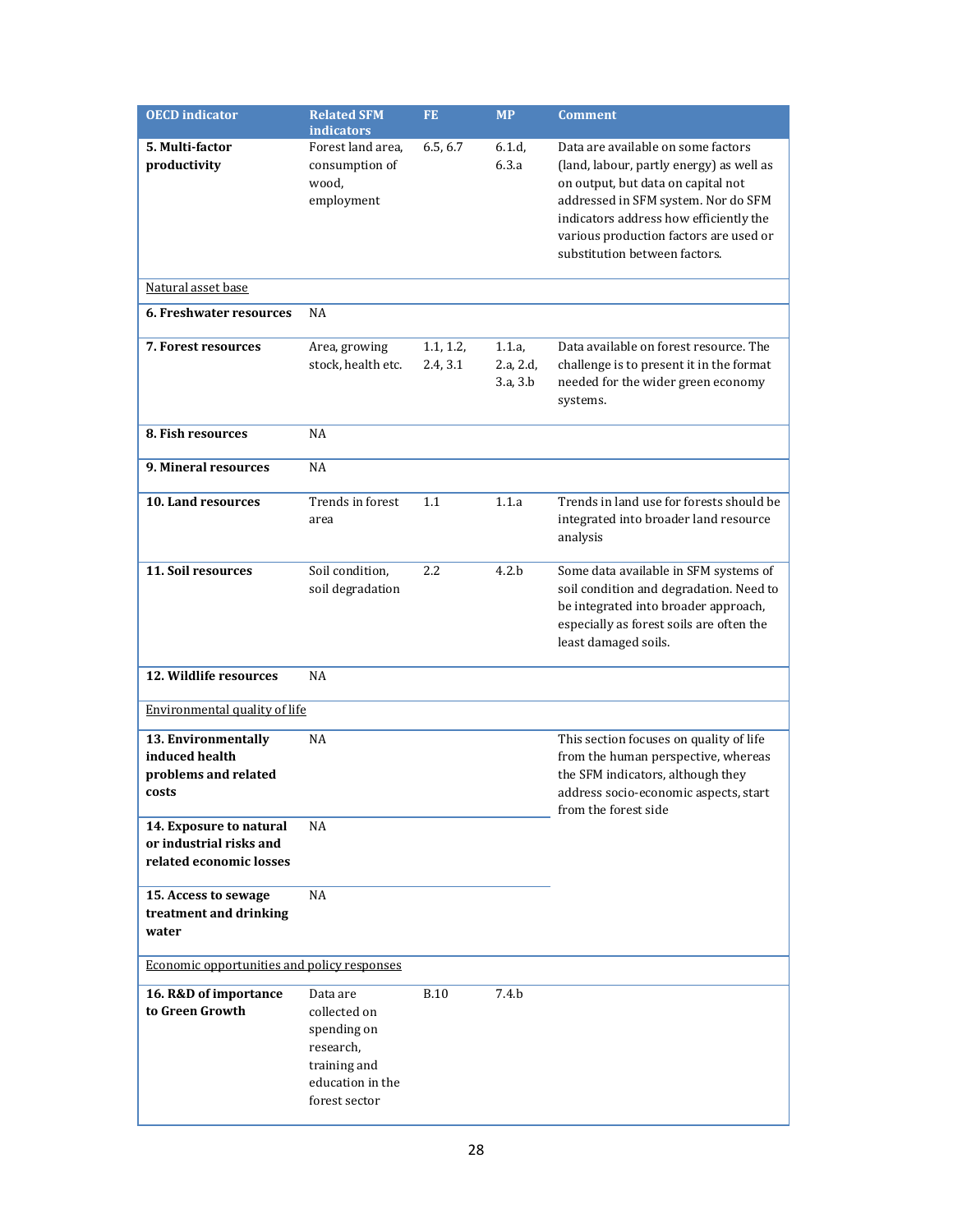| <b>OECD</b> indicator                   | <b>Related SFM</b><br><i>indicators</i> | <b>FE</b> | <b>MP</b> | <b>Comment</b>                                                      |
|-----------------------------------------|-----------------------------------------|-----------|-----------|---------------------------------------------------------------------|
| 17. Patents of                          |                                         |           |           | No information on forest sector related                             |
| importance to Green                     |                                         |           |           | patents, and they are not mentioned in                              |
| Growth                                  |                                         |           |           | C&I for SFM                                                         |
|                                         |                                         |           |           |                                                                     |
| <b>18. Environment</b>                  |                                         |           |           | The importance of innovation is                                     |
| related innovation                      |                                         |           |           | accepted (especially in the forest                                  |
|                                         |                                         |           |           | industries), but we are not aware of                                |
|                                         |                                         |           |           | monitoring of innovation                                            |
|                                         |                                         |           |           |                                                                     |
| 19. Production of                       | Post-consumer                           | 6.9       | 5.c 6.1.i | "Environmental goods and services"                                  |
| environmental goods                     | recovery of                             |           |           | are defined by OECD and Eurostat as                                 |
| and services                            | paper and wood,                         |           |           | those goods and services which have                                 |
|                                         | production of                           |           |           | an environmental protection or                                      |
|                                         | renewable wood                          |           |           | resource management purpose as                                      |
|                                         | energy                                  |           |           | their prime objective (recovery of post-                            |
|                                         |                                         |           |           | consumer paper and supply of                                        |
|                                         |                                         |           |           | renewable energy satisfy these                                      |
|                                         |                                         |           |           | conditions). Management of forests                                  |
|                                         |                                         |           |           | which are not available for wood                                    |
|                                         |                                         |           |           | supply or not cultivated is considered                              |
|                                         |                                         |           |           | an environmental service. However,                                  |
|                                         |                                         |           |           | traditional SFM indicators do not                                   |
|                                         |                                         |           |           | distinguish these activities from other                             |
|                                         |                                         |           |           | types of forest management.                                         |
|                                         |                                         | A.4       | 6.2       |                                                                     |
| 20. International<br>financial flows of | C&I systems<br>address financial        |           |           | International financial flows are                                   |
|                                         | flows for SFM,                          |           |           | addressed by the fourth Global<br>Objective on Forest which aims to |
| importance to Green<br>Growth           | but not                                 |           |           | "reverse the decline in official                                    |
|                                         | international                           |           |           | development assistance for sustainable                              |
|                                         | flows.                                  |           |           | forest management."21                                               |
|                                         |                                         |           |           |                                                                     |
| 21. Environmentally                     | C&I systems for                         | A.3, A.4  | 7.2.a     |                                                                     |
| related taxation                        | SFM consider                            |           |           |                                                                     |
|                                         | policies and                            |           |           |                                                                     |
|                                         | institutions to                         |           |           |                                                                     |
|                                         | promote                                 |           |           |                                                                     |
|                                         | sustainable                             |           |           |                                                                     |
|                                         | forest                                  |           |           |                                                                     |
|                                         | management,                             |           |           |                                                                     |
|                                         | which would                             |           |           |                                                                     |
|                                         | include specific                        |           |           |                                                                     |
|                                         | taxation                                |           |           |                                                                     |
|                                         | measures                                |           |           |                                                                     |
|                                         |                                         | 6.9       | 5.c       | SFM analysis tends to focus on volumes                              |
| 22. Energy pricing                      | C&I systems<br>address the use          |           |           | of wood biomass used for energy, but                                |
|                                         | of wood for                             |           |           | not on pricing issues, which should be                              |
|                                         | energy                                  |           |           | seen in a much wider (all-energy)                                   |
|                                         |                                         |           |           | context.                                                            |
|                                         |                                         |           |           |                                                                     |
| 23. Water pricing and                   | NA                                      |           |           |                                                                     |
| cost recovery                           |                                         |           |           |                                                                     |
|                                         |                                         |           |           |                                                                     |

 $21$  Data were presented and analyzed in (UNECE/FAO, 2015)